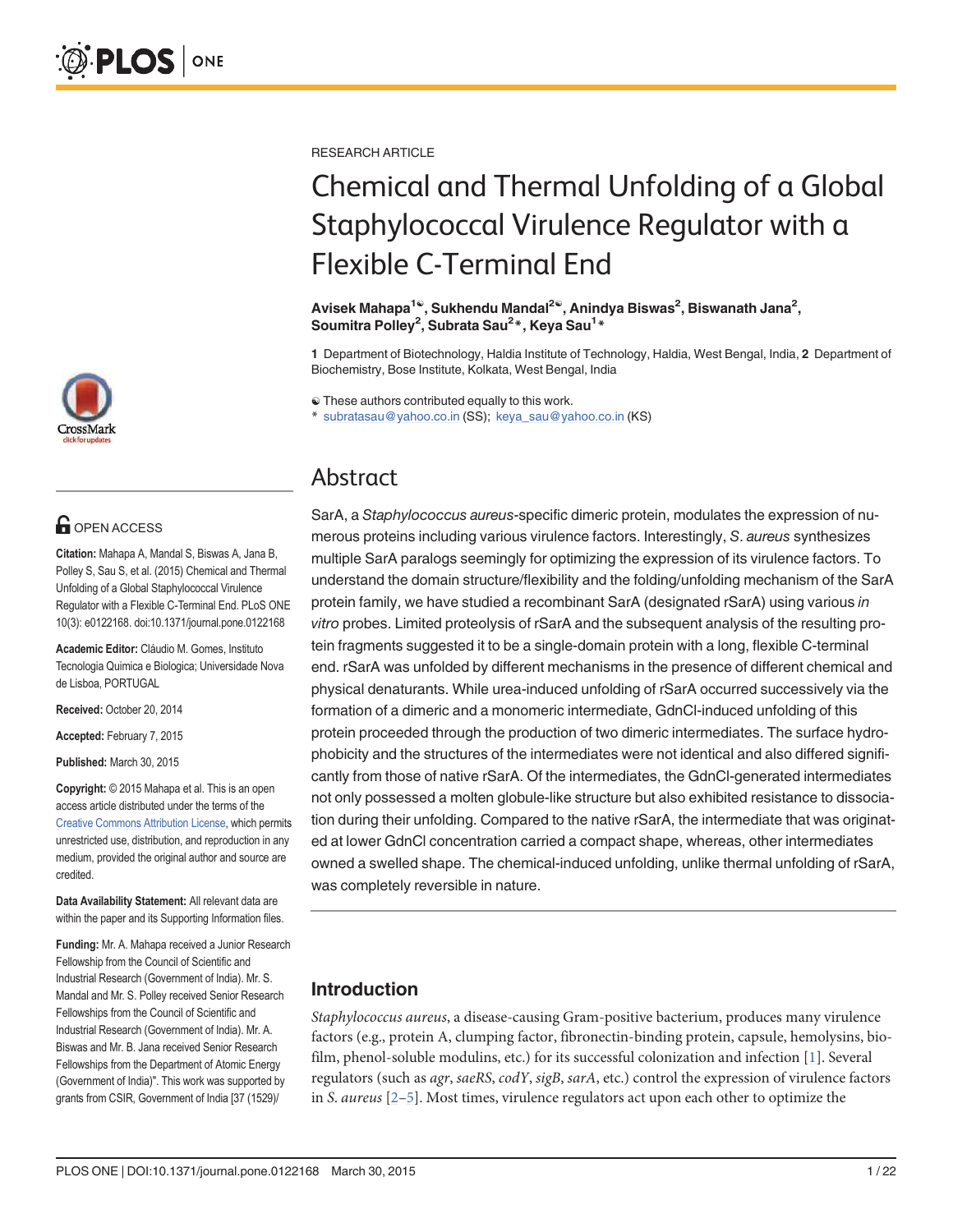

12/EMR-II] and BRNS/DAE, Government of India (2013/37B/25/BRNS) to KS and SS, respectively. Funders have no role in the study design, data collection and analysis, decision to publish, or preparation of the manuscript.

Competing Interests: The authors have declared that no competing interests exist.

expression of the virulence factors [3]. Of the virulence regulators, *agr* and *sarA*, were considered as the global virulence regulators as they independently or co-dependently control the synthesis of most virulence factors in S. aureus [4–7].

SarA, a protein product of sarA, modulates the transcription of nearly 120 genes (including various virulence factor-encoding genes) in S. aureus. In addition, it regulates its synthesis as well as the production of RNAIII transcript from the *agr* locus  $[4-7]$ . Apparently, SarA controls the transcription of the genes by binding to their respective promoters. The DNA binding activity of SarA was demonstrated to be influenced by its phosphorylation-dephosphorylation status  $[8, 9]$ . The redox state and pH of the buffer were also reported to have effects on its DNA binding affinity  $[10]$ . Interestingly, SarA also regulates the gene expression at the post-transcriptional level as its binding to various mRNA species altered their stability and turnover [11]. SarA is highly abundant in S. *aureus* and even showed binding to the *att* site of phage  $\lambda$ [10]. In solution, this global regulator exists as a dimer and is predominantly  $\alpha$ -helical [12]. The X-ray crystal structure of SarA revealed it to be a winged-helix DNA binding protein harbouring two globular monomers [13]. Each SarA monomer displays multiple α-helices, βstrands and loops. The putative DNA binding region of SarA is composed of a helix-turn-helix (HTH) motif and a hairpin, which possibly bind to the major and minor grooves of DNA, respectively. Dimerization of SarA occurs by an N-terminal end  $\alpha$ -helix that is not involved in the HTH motif formation.

The genome of S. aureus N315 carries genes for encoding as many as 11 SarA paralogs, namely, SarA, MgrA, Rot, SarR, SarS, SarT, SarU, SarV, SarX, SarY, and SarZ [14]. Of the SarA paralogs, SarA, SarR, SarS, SarZ, MgrA, and Rot are expressed efficiently by several laboratory and clinical strains of S. aureus [15]. In depth studies have indicated that SarA paralogs, together or individually, control the expression of numerous genes including those involved in pathogenesis, autolysis, antibiotic resistance, etc. [6, 7, 14]. Like SarA, SarR, SarS, SarZ, Rot, and MgrA also possess a winged-helix conformation [14, 16–19]. Some of the Sar family members (namely, SarA, SarX, and SarZ) are also expressed by S. epidermidis, another staphylococcal pathogen [6]. Under the context of evolution and propagation of multiple antibiotic-resistant S. aureus strains worldwide, SarA and other family members, due to their pivotal role in the pathogenesis, were considered as one of the promising drug targets [7, 20]. A few screened (small) molecules, which inhibited the interaction between MgrA and the cognate DNA, indeed yielded encouraging results in the laboratory [20, 21].

A nascent polypeptide becomes biologically active once it is folded properly in the cell. To understand the protein folding mechanism, synthesis of the folding intermediate (if any), and the conformational stability, unfolding of numerous proteins have been investigated in the last  $\sim$ 40 years using one or more denaturants (e.g., urea, guanidine hydrochloride, heat, etc.) and sensitive probes [22–29]. Apparently, proteins are unfolded either by a two-state mechanism (with the formation of no intermediate) or by a three- or higher-state mechanism via the synthesis of one or more intermediates. In addition to providing clues on the folding mechanism and stability of proteins, unfolding data are also found to be useful in diverse biotechnological fields including drug discovery [30–35].

The C-terminal halves of SarA and the related proteins are composed of the amino acid residues with comparatively higher crystallographic B-values (or temperature factors)  $[13, 16-19]$ . As the higher crystallographic B-value indicates the increased flexibility in protein [36, 37], the C-terminal ends of Sar proteins may be more flexible than their N-terminal ends. The C-terminal ends of most Sar proteins also appeared to possess higher fraction of surface-accessible amino acid residues. Thus far, no biochemical study has been carried out to verify the flexibility/domain structure of Sar proteins and their surface-exposed residues. In addition, little is known about the folding-unfolding mechanisms of SarA and the homologous proteins though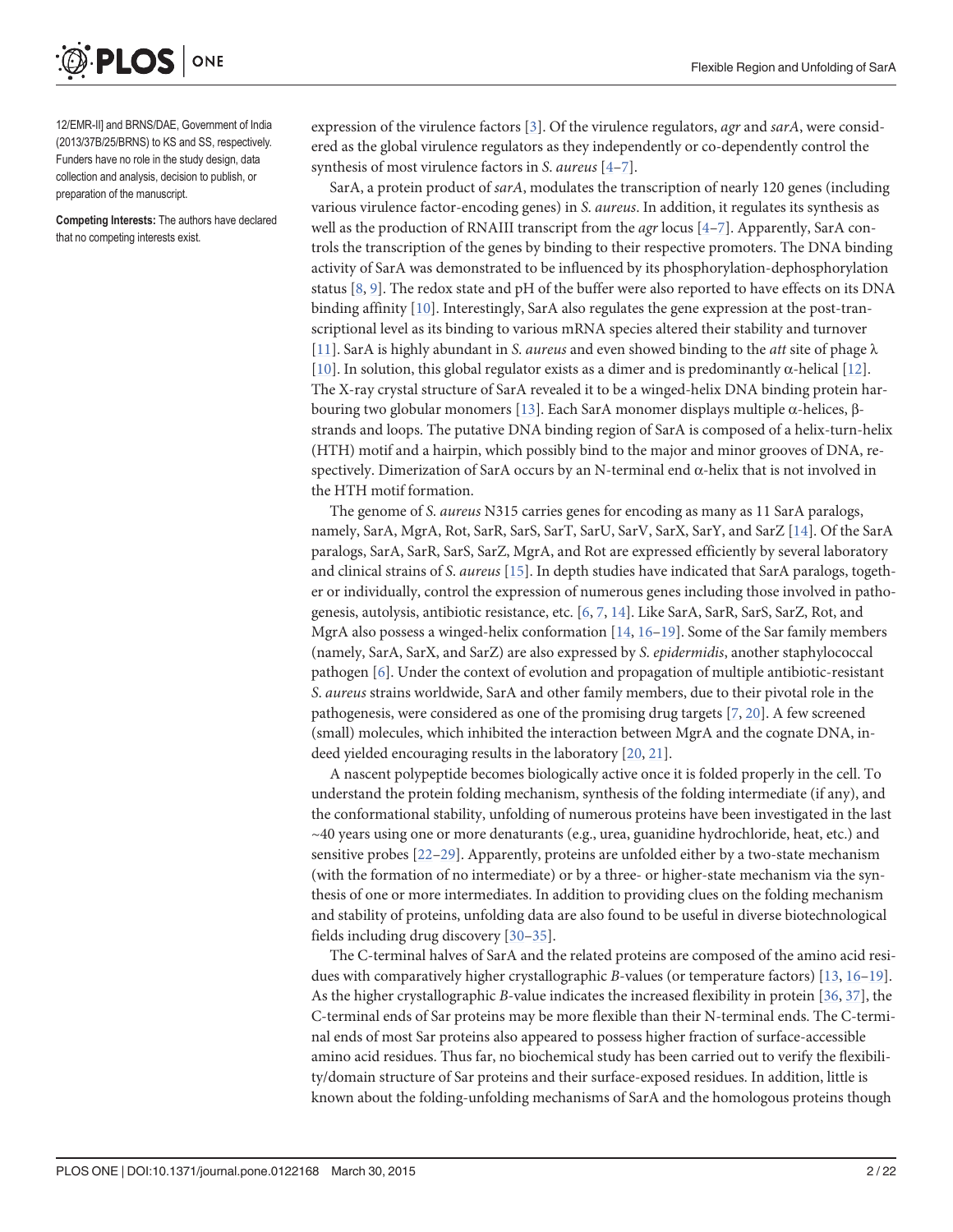such data could be exploited in the anti-staphylococcal drug discovery. In the present study, we have used a recombinant SarA (rSarA) as a representative of the SarA protein family and demonstrated that it is a single domain protein with a flexible C-terminal end. Both the urea- and GdnCl-induced unfolding of rSarA occurred via the generation of two intermediates. The rSarA intermediates generated specifically by GdnCl appeared to possess a molten globule-like structure [38] and were dimeric in nature. While the chemical-induced unfolding of rSarA was reversible, thermal unfolding of rSarA was irreversible in nature.

## Materials and Methods

## **Materials**

Glutaraldehyde, guanidine hydrochloride (GdnCl), acrylamide, 8-anilino-1-napthalenesulfonate (ANS), bis-acrylamide, phenylmethane sulfonylfluoride (PMSF), isopropyl-β-D-1-thiogalactopyranoside (IPTG), urea, and different proteolytic enzymes (proteinase K, endoproteinase AspN, and chymotrypsin) were purchased from Sigma, Merck or SRL. All other materials were of the maximum purity available. Markers, restriction and modifying enzymes, the polymerase chain reaction (PCR) kit, gel extraction kit, plasmid DNA purification kit, Ni-NTA resin, and oligonucleotides were procured from Qiagen, Fermentas, GE Healthcare Biosciences Ltd., Genetix Biotech Asia Pvt Ltd., and Hysel India Pvt Ltd. The alkaline phosphatase-tagged goat anti-mouse antibody (IgG1-AP) and anti-His antibody were bought from Santa Cruz Biotechnology Inc. Radioactive [γ-<sup>32</sup>P] ATP was purchased from the Bhabha Atomic Research Center. S. aureus strain Newman was gifted by Prof. C. Y. Lee (the University of Arkansas for Medical Sciences). E. coli BL21(DE3) and plasmid pET28a were donated by the late Prof. P. Roy (Bose Institute). Oligonucleotides SarA1 (5' CATACCATGGC AATTACAAAAATCAATG 3'), SarA2 (5'CATACTCGAGTAGTTCAATTTCGTTGT TTG3'), Hla1 (5'Acatagctaattttattg 3'), and Hla2 (5'ctattagatattt ctatg 3') were used in the present study.

## Growth of bacteria

All of the E. coli strains including E. coli XL1-Blue and E. coli BL21 (DE3) were cultivated in Luria-Bertani broth [39]. S. aureus Newman was routinely grown in Trypticase Soy broth [40]. Growth media were supplemented with appropriate antibiotics when necessary.

## Molecular biological techniques

All of the molecular biological methods such as polymerase chain reaction (PCR), labelling of DNA fragment by radioactive  $[\gamma^{-32}P]$  ATP, plasmid DNA isolation, restriction enzyme digestion, agarose gel electrophoresis, ligation, competent E. coli cell preparation, DNA transformation, protein estimation, native polyacrylamide gel electrophoresis, SDS-PAGE, native-PAGE, staining of polyacrylamide gel, Western blotting, isolation of chromosomal DNA from S. aureus Newman, sequencing of the PCR-made DNA fragments, and gel shift assay were performed as reported earlier [39–44].

## Purification of rSarA

To purify rSarA (a C-terminally histidine-tagged SarA), a DNA fragment was produced (by PCR using primers SarA1 and SarA2 and the S. aureus Newman genomic DNA as template) and digested with NcoI and XhoI followed by the ligation of the resulting fragment into the identical sites of pET28a, an E. coli-specific expression vector. The ligated DNAs were transformed into E. coli XL1 Blue. Plasmids isolated from 3–4 transformants were found to possess the DNA insert of the right size. A plasmid with the correct DNA insert (confirmed by DNA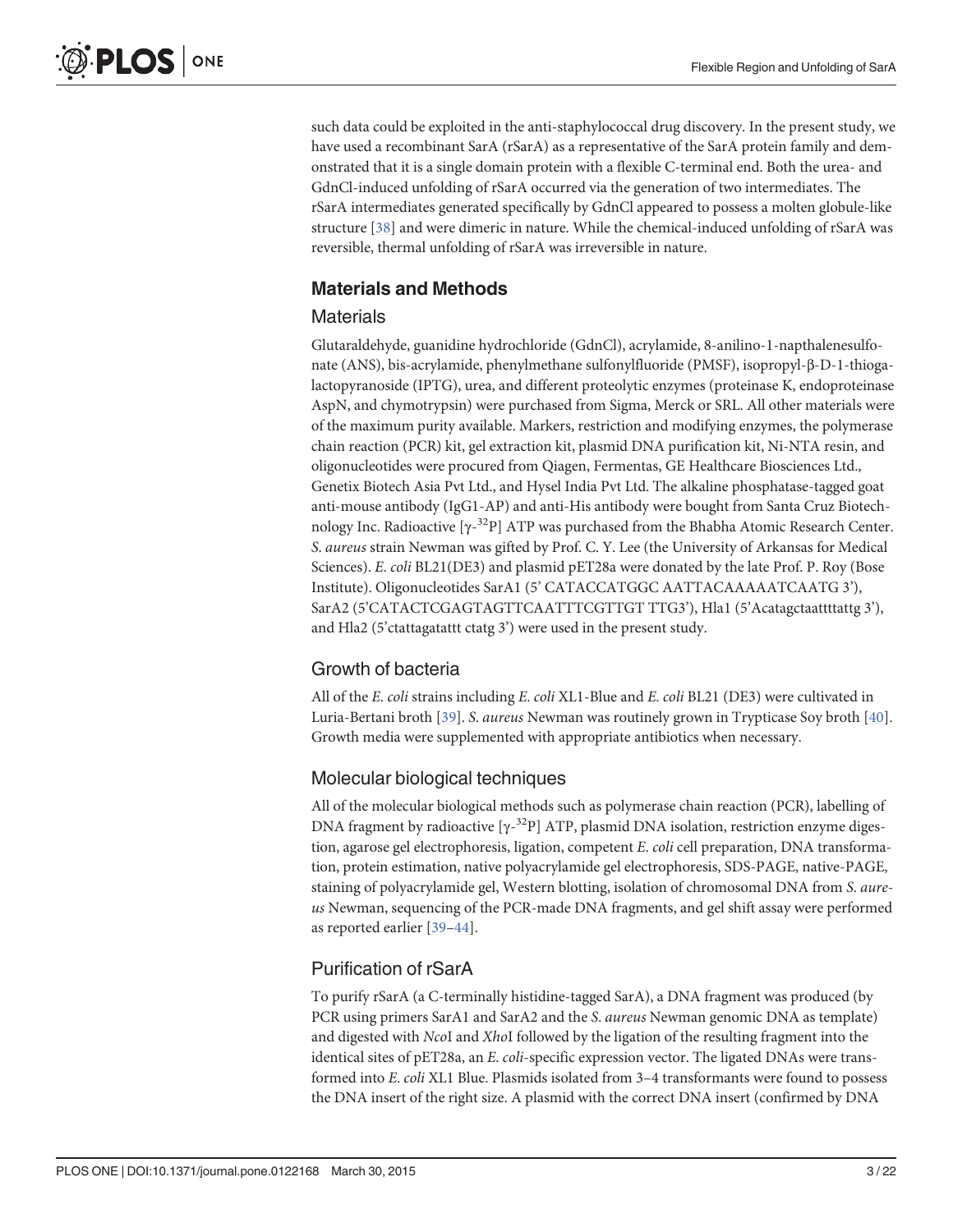sequencing) was stocked and designated as p1311. An E. coli strain (namely, SAU1311) was constructed by transforming p1311 to E. coli BL21(DE3). The cloning attached eight additional residues (including six histidine residues) at the C-terminal end of SarA (UniProt Code: P0C1U6). Finally, rSarA was purified from SAU1311 extract by Ni-NTA affinity chromatography as described earlier [44]. The eluted rSarA was dialyzed against buffer A [20 mM phosphate buffer (pH 8.0), 100 mM NaCl, and 5% glycerol] for 12–16 h at 4°C. An SDS-13.5% PAGE analysis revealed that the elution fraction primarily carried rSarA (S1A Fig), which expectedly reacted with the anti-His antibody (S1B Fig). The molar concentration of rSarA was determined using the theoretical mass (determined from the rSarA sequence with a software program) of its monomer and the amount of rSarA content in buffer A. To check as to whether rSarA is functional, a gel shift assay was carried out using  $0.05-3 \mu M$  rSarA and <sup>32</sup>P-labeled hla DNA (prepared using Newman chromosomal DNA and primers Hla1 and Hla2). The results showed the appreciable binding of rSarA to hla DNA (S1C Fig). The amounts of hla DNA bound by different concentrations of rSarA were determined using the scanned band intensity data from several similar autoradiograms (including the autoradiogram shown in S1C Fig). The non-linear fitting of the scanned data were performed using a standard procedure as described previously  $[40, 44]$ . The yielded (apparent) equilibrium constant (i.e., the concentration of rSarA required for half-maximal binding) was found to be 286±11 nM (S1D Fig). The data together suggest that rSarA purified from a heterologous system is quite active and possesses a proper conformation.

## Limited proteolysis

To map the flexible regions in rSarA, limited proteolysis of this protein was carried out individually with proteinase K, chymotrypsin and endoproteinase AspN essentially by a procedure as reported earlier [43]. To identify the proteolytic cut sites, N-terminal ends of some rSarA fragments were sequenced as described [43]. To determine the molecular masses of the proteolytic fragments (yielded from 4 h of digestion), their MALDI-TOF analysis was performed as stated before [43].

## Spectroscopic investigation

To know about the secondary and tertiary structures of rSarA, far-UV Circular Dichroism (CD) spectrum (200–260 nm) and near-UV CD spectrum (250–310 nm) of this protein were recorded as described [43, 45, 46]. rSarA concentrations for near- and far-UV CD experiments were 30 and 10 μM, respectively.

rSarA carries no Trp residue but carries six Tyr residues at positions 18, 42, 51, 52, 62, and 79. To determine the tertiary structure of rSarA, the intrinsic Tyr fluorescence spectrum ( $\lambda_{ex}$  = 280 nm and  $\lambda_{\rm em}$  = 290–340 nm) of this macromolecule (10 µM) was also recorded as described  $[43, 45-47]$ .

To obtain clues about the presence of the hydrophobic surface in rSarA, fluorescence spectrum (λ<sub>ex</sub> = 360 nm and λ<sub>em</sub> = 400–600 nm) of ANS (100 μM) bound to this protein (10 μM) was recorded as demonstrated  $[45-47]$ . To identify the aggregation of rSarA at 25°-85°C, light scattering of the macromolecule (10  $\mu$ M) at 360 nm was monitored as reported [43].

## Denaturation and renaturation of rSarA

To understand the chemical-induced denaturation of rSarA, aliquots (each 10 μM) of this protein were incubated with 0–5 M GdnCl or 0–7 M urea separately for 16–18 h at 4°C followed by the recording of their far-UV CD, near-UV CD, Tyr fluorescence and ANS fluorescence spectra as illustrated above. To unfold rSarA, the freshly made solution of GdnCl or urea was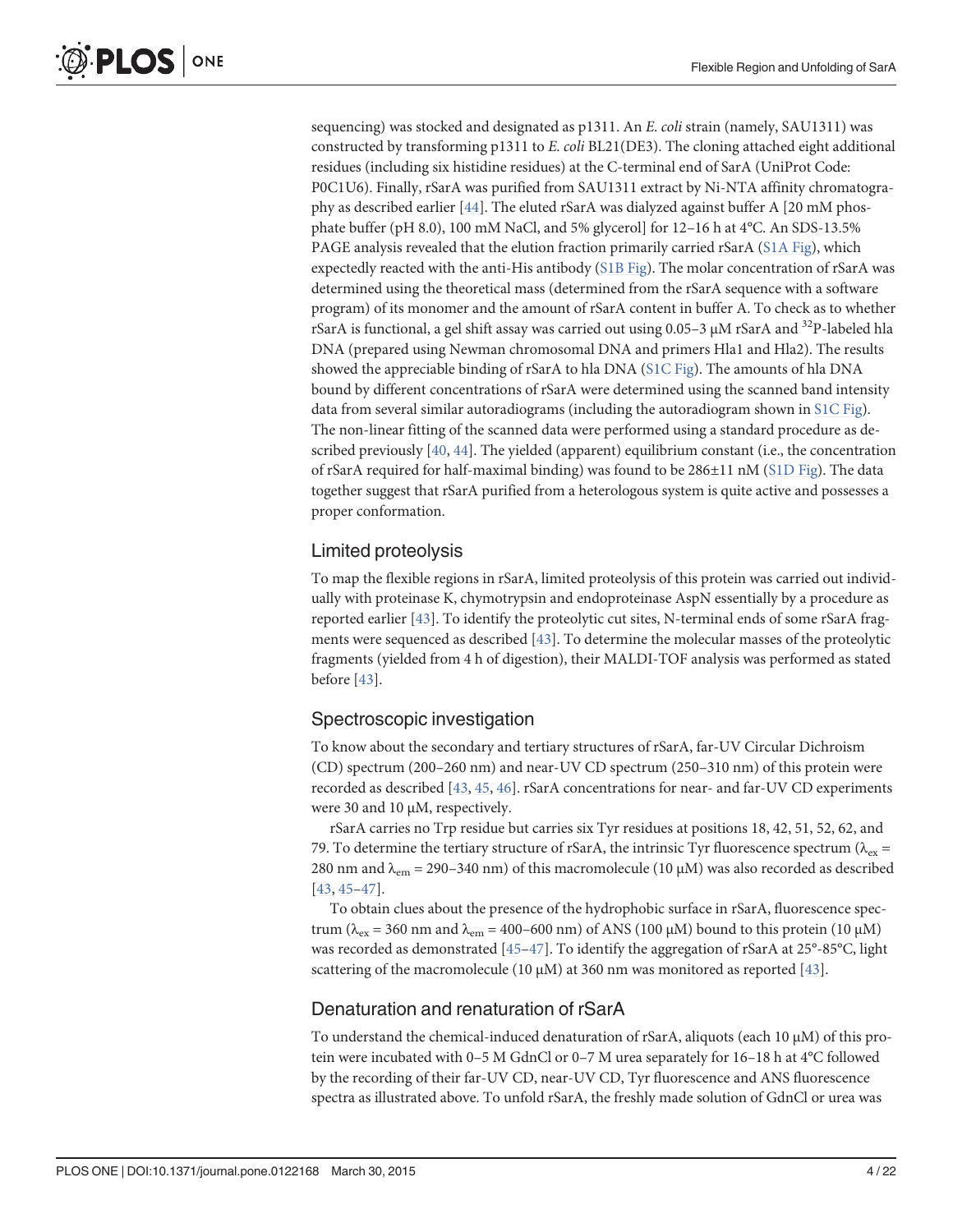always used. The  $C_m$  (concentration of denaturant at the midpoint of unfolding transition) and the  $f<sub>u</sub>$  (fraction of unfolded rSarA molecules) values were determined by the standard methods  $[25, 43]$  using the above spectroscopic data. Urea-induced unfolding of rSarA (40  $\mu$ M) in buffer A was also investigated by transverse urea gradient gel electrophoresis (TUGE) as described [45, 48]. Refolding of the GdnCl-denatured rSarA was investigated by CD spectroscopy as depicted earlier [43]. To see as to whether the refolded rSarA has regained any DNA binding activity, gel shift assay was performed as described above.

To investigate the thermal unfolding of rSarA, aliquots (each 10 μM) of this protein were incubated for 3–5 min at 25°-80°C followed by the recording of their far-UV CD spectra at the respective temperature by a standard procedure [45,46].

To observe as to whether thermal unfolding is reversible in nature, temperature of rSarA (10 μM) in buffer A was increased steadily from 25° to 80°C prior to its cooling down slowly to 25°C. Buffer A without the protein was treated similarly. Finally, the far-UV CD spectra of the cooled buffer A and rSarA were recorded as stated above. The CD signal of the former was deducted from that of the latter. The far-UV CD spectra of native and unfolded rSarA (each  $10$  μM) were also recorded to assess the refolding.

#### Understanding shape and size of rSarA

To learn as to whether rSarA (10 μM) forms dimer in solution at 0–5 M GdnCl/0-7 M urea, a glutaraldehyde-mediated cross-linking experiment was carried out as reported earlier [43, 44]. To know about the shape and size of rSarA (20  $\mu$ M) in solution at 0–5 M GdnCl/0-7 M urea, we performed analytical gel filtration chromatography as demonstrated previously  $[43, 44]$ . To determine the hydrodynamic radius of rSarA in the presence/absence of GdnCl, dynamic light scattering (DLS) experiment of rSarA (50 μM) was carried out essentially as reported earlier [49].

#### Statistical analysis

All of the results were provided here as the means of at least three separate experiments with the standard deviation. Mean and standard deviation were estimated using Microsoft Excel.

## **Results**

#### Flexible regions in rSarA

Limited proteolysis was used widely to identify the domain structure and the flexible region in proteins [27, 43]. Our bioinformatic analyses revealed that SarA possessed more than five cleavage sites for various proteolytic enzymes including endoproteinase AspN, chymotrypsin, and proteinase K (Fig 1A and data not shown). If SarA is truly a single-domain protein with no flexible region, it will show little sensitivity to the proteolytic enzyme. To verify this hypothesis, we performed limited proteolysis of rSarA with endoproteinase AspN, chymotrypsin, and proteinase K separately. Fig 1B shows the production of two fragments (designated I and II) at the early stage of digestion of rSarA with proteinase K. Both fragments were, however, degraded gradually upon prolonged digestion with proteinase K. At the late stage of digestion, proteinase K generated fragment III from rSarA, which apparently possesses 2 kDa less mass than that of fragments I and II. Cleavage of rSarA with chymotrypsin (Fig 1C) also resulted in two fragments (IV and V) (with the molecular masses ranging from  $\sim$  14–13.5 kDa) but comparatively at the late stage. Contrary to above, proteolysis of rSarA with endoproteinase AspN at the early stage primarily yielded one fragment (VI) with the molecular mass of  $\sim$ 11 kDa (Fig 1D). Two smaller fragments (VII and VIII) were generated from the endoproteinase AspN digestion of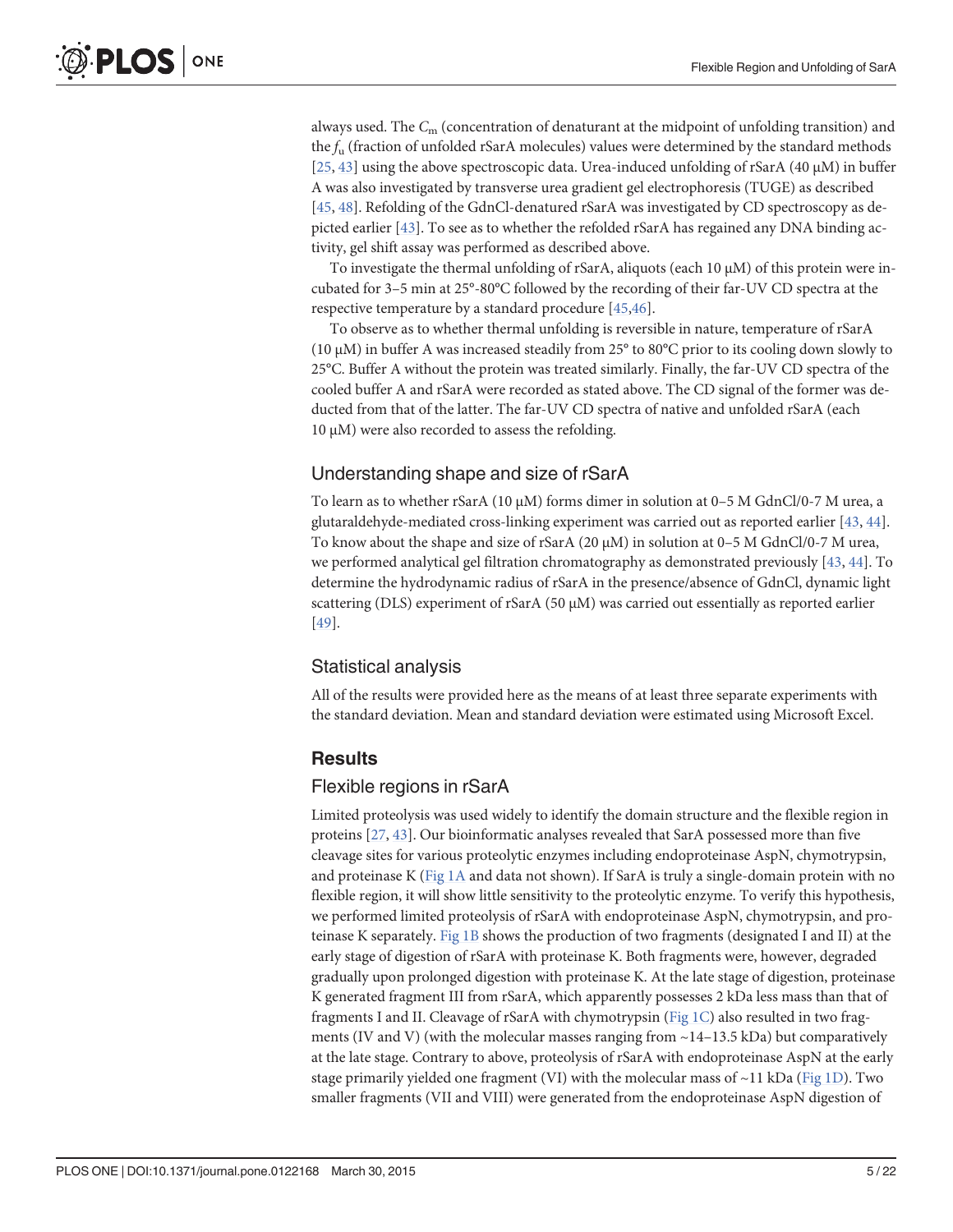

Fig 1. Limited proteolysis of rSarA. (A) Amino acid sequence of SarA with the cleavage sites of proteinase K (Pk), chymotrypsin (Ch), and endoproteinase AspN (AspN). The cut sites of each enzyme in the SarA sequence were identified using the 'PeptideCutter' program in ExPasy server. Analyses of the proteinase K (B)-, chymotrypsin (C)-, and endoproteinase AspN (D)-cleaved rSarA fragments by SDS-13.5% PAGE. I–VIII indicates the major proteolytic fragments of rSarA. The rSarA-specific bands are denoted by an arrowhead. Western blotting analyses of the Pk (E)-, Ch (F)-, and AspN (G)-digested rSarA fragments using an anti-His antibody. The molecular masses (in kDa) of marker proteins are presented at the right side of the pictures.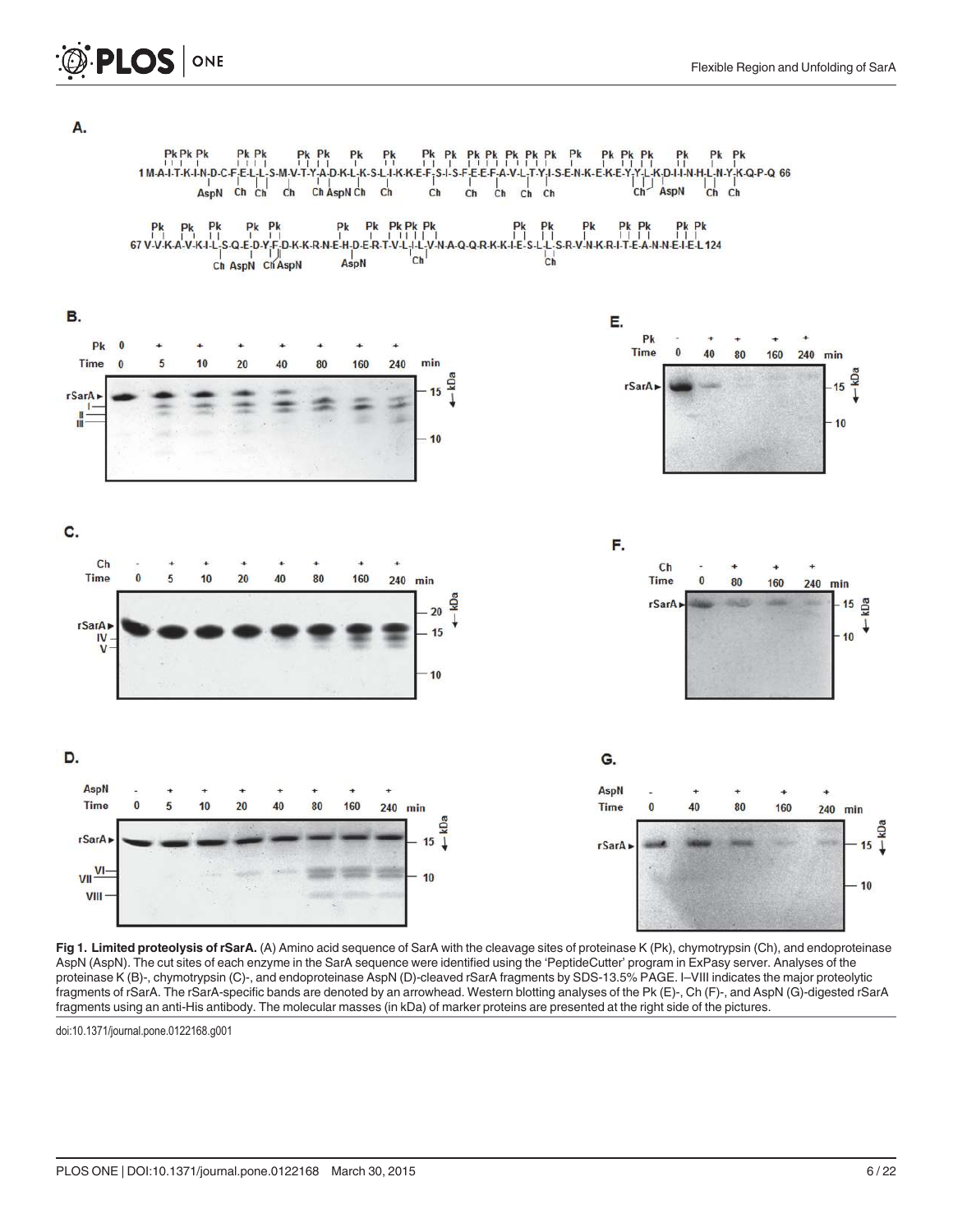

| <b>Enzyme</b>          | rSarA         | N-terminal end amino acids of rSarA | Mass of rSarA fragments <sup>B</sup> | Probable region in the rSarA     |
|------------------------|---------------|-------------------------------------|--------------------------------------|----------------------------------|
|                        | fragments     | fragment <sup>A</sup>               | (Da)                                 | fragments <sup>C</sup>           |
| Proteinase K           |               | <b>AITKI</b>                        | 14698.98                             | A2-L125                          |
| Proteinase K           | $\mathbf{II}$ | <b>SMVTY</b>                        | 13338.54                             | S14-L125                         |
| Proteinase K           | III           | $\overline{\phantom{a}}$            | 12000.87                             | T17-T116                         |
| Chymotrypsin           | IV            | <b>AITKI</b>                        | 14692.25                             | A <sub>2</sub> -L <sub>125</sub> |
| Chymotrypsin           | V             | $\overline{\phantom{a}}$            | 12744.23                             | A2-L108                          |
| Endoproteinase<br>AspN | <b>VI</b>     | $\overline{\phantom{a}}$            | 10268.44                             | A2-H87                           |
| Endoproteinase<br>AspN | VII           | $\overline{\phantom{a}}$            | 9359.76                              | A2-F80                           |
| Endoproteinase<br>AspN | VIII          |                                     | 6300.50                              | A2-K54                           |

#### Table 1. Analyses of different protease-cleaved fragments.

<sup>A</sup>N-terminal end residues of rSarA fragments I, II, and IV were determined by sequencing.

BMolecular masses of the rSarA fragments were determined by MALDI-TOF analysis.

 $\rm ^C$ The masses of the designated regions of SarA (determined by ProtParam on ExPasy Server) were identical/very close to those estimated by MALDI-TOF analysis.

doi:10.1371/journal.pone.0122168.t001

rSarA at the relatively late stage. No proteolytic fragment interacted with the anti-His antibody though it reacted with rSarA as expected (Fig  $1E-1G$ ). The data indicate that proteinase K has removed the polyhistidine tag of rSarA as it possesses several cut sites at the C-terminal end of this protein (Fig  $1A$  and data not shown). Similarly, fragments IV and V might have been generated by the chymotrypsin-catalyzed cleavage of the peptide bond(s) linked to the Leu/His residue at the C-terminal end of rSarA. Conversely, fragment VI must have been generated by the endoproteinase AspN-mediated digestion of the peptide bond formed with the Asp residue at position 88 of rSarA (Fig 1A).

To accurately map the cleavage sites in rSarA, the molecular masses of the proteolytic fragments (I-VIII) were determined by MALDI-TOF analysis (see Materials and Methods for details). Table 1 show that the masses of the fragments vary from 14698.98 to 6300.50 Da. The experimental masses of the rSarA fragments were compared with the theoretical masses of the rSarA fragments produced by random digestion. The results suggest that the fragments I, II, III, IV, V, VI, VII, and VIII are made of the residues A2-L125, S14-L125, T17-T116, A2-L125, A2-L108, A2-H87, A2-F80, and A2-K54, respectively. Additional sequencing analysis showed that the five N-terminal end residues of fragments I, II, and IV are AITKI, SMVTY, and AITKI, respectively (Table 1). Taken together, a total of four peptide bonds (formed by the amino acid residues Leu 13 and Ser 14, His 87 and Asp 88, Leu 108 and Ser 109, Leu 125 and Glu 126) of rSarA were digested by three proteolytic enzymes used in the study. Of the sensitive peptide bonds, the bond generated by Leu 125 and Glu 126 is in the polyhistidine tag of rSarA (data not shown).

## Urea-induced unfolding of rSarA

To gather information about the folding/unfolding mechanism of SarA, we investigated the urea-induced unfolding of rSarA by various in vitro techniques including far-UV CD  $(S2A)$ Fig), and intrinsic Tyr fluorescence spectroscopy (S2B Fig). The ellipticity values of rSarA (at 222 nm) when plotted against the corresponding urea concentrations yielded a curve with the sigmoidal shape (Fig 2A). The passage of rSarA across a  $0-8$  M urea gradient gel also produced a monophasic curve-like protein band with an extremely faded transition region (Fig 2B). In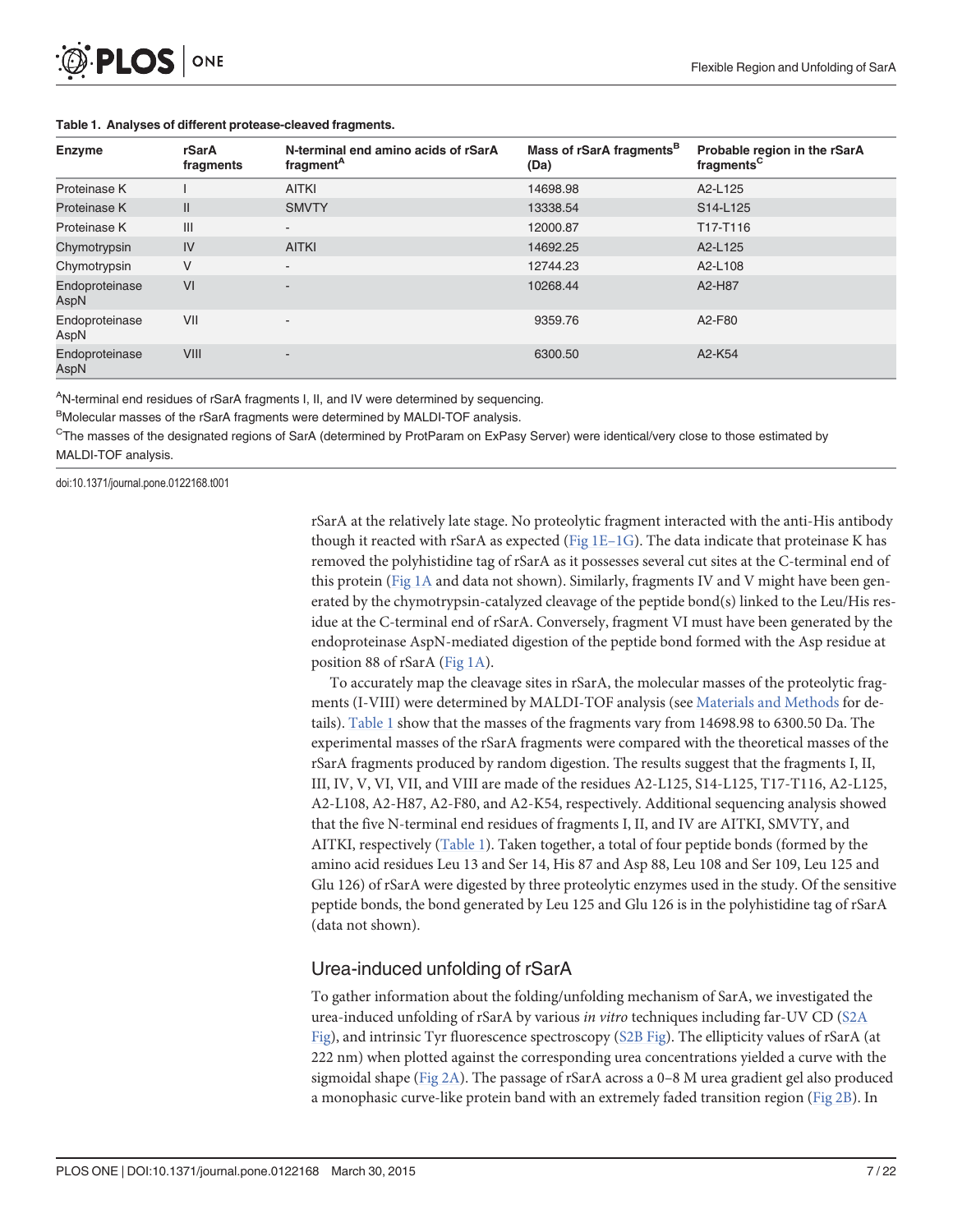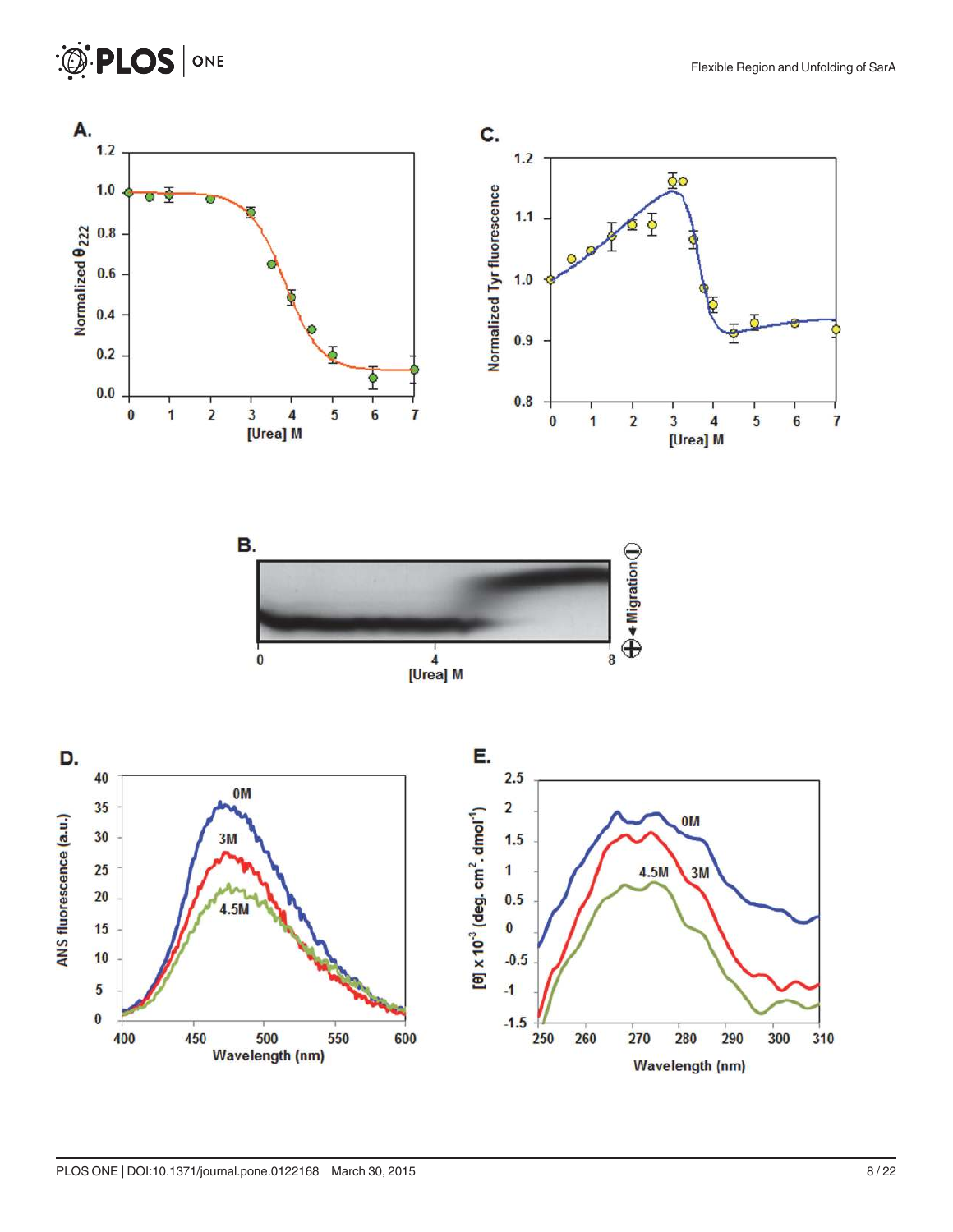

Fig 2. Urea-induced unfolding of rSarA. (A) The  $\theta_{222}$  (ellipticity at 222 nm) values, derived from the far-UV CD spectra of 0-7M urea-equilibrated rSarA (S2A Fig), were normalized [43] and plotted against the correspnding urea concentrations. (B) Transverse urea-gradient gel electrophoresis of native rSarA. (C) The Tyr fluorescence intensity values (at 308 nm), extracted from the Tyr fluorescence spectra of 0–7 M urea-equilibrated rSarA (S2B Fig), were plotted as described above. The line through the Tyr fluorescence or CD values denotes the best-fit curve. ANS fluorescence (D) and near-UV CD (E) spectra of rSarA at 0, 3, and 4.5 M urea.

doi:10.1371/journal.pone.0122168.g002

contrast, a biphasic curve was observed when Tyr fluorescence intensity values of rSarA (at 308 nm) were plotted against the matching urea concentrations (Fig 2C). There was nearly 16% increase of the Tyr fluorescence intensity when the urea concentrations were enhanced from  $\sim$ 0 to 3 M. Upon further increasing the urea concentrations to 4.5 M, it was decreased about 26%. The fluorescence intensity values were, however, notably unaltered at  $\sim$  5–7 M urea. As expected for Tyr fluorescence, no substantial change in the  $\lambda_{\text{max}}$  (wavelength of emission maxima) values was observed at 0–7 M urea. The drastic reduction of CD or Tyr fluorescence signals at  $\sim$ 3–4.5 M urea, however, indicates the initiation of unfolding (as well as the loss of structure) of rSarA at the urea concentration of >3 M. The unfolding of rSarA was completed mostly at ~4.5 M urea. rSarA existed solely as an unfolded form at ~5–7 M urea. Analysis of the three-dimensional structure of SarA [13] by Swiss-Pdb Viewer (at default setting) revealed that one (Tyr52) of its six Tyr residues remained exposed to its surface (data not shown). It is not clear as to whether the increase or decrease of Tyr fluorescence intensity of rSarA at different urea concentrations occurred due to burial or exposure of all or some of its Tyr residues.

To check the reversibility of the urea-induced unfolding of rSarA, the denatured form of this protein was analyzed by TUGE. As observed with the native rSarA (Fig 2B), migration of unfolded rSarA across a urea-gradient gel also resulted in a monophasic curve-like protein band with a pale transition region (S3A Fig). Such data indicate the complete reversibility of the urea-induced unfolding of rSarA though the unfolding/refolding reaction seemed to be slow. Additional studies by the far-UV CD spectroscopy (S3B Fig), and gel shift assay (S3C Fig) revealed that refolding of the unfolded rSarA also restored the secondary structure and the DNA binding activity of rSarA almost completely.

The curves, generated by plotting the fraction of unfolded rSarA molecules (determined using the spectroscopic data from Fig  $2A$  and  $2C$ ) against the related urea concentrations, did not coincide with each other (data not shown). The CD data of rSarA fit best with the two-state model [25] that yielded the  $C_m$  value of 3.83±0.06 M. Conversely, the Tyr fluorescence data fit best with the three-state model  $[24, 25]$  that resulted in the  $C_m$  values of 1.74±0.09 and 3.64 $\pm$ 0.05 M. The  $C_m$  value of 5.13 $\pm$ 0.21 M was derived by analyzing the TUGE data with the two-state model. Taken together, the urea-induced unfolding of rSarA might have been proceeded through three steps with the formation of two intermediates. While the first intermediate might be generated at  $\sim$ 0–3 M urea, the second intermediate could be formed at  $\sim$ 3–4.5 M urea. The rSarA intermediates seemed most populated at  $\sim$ 3 and  $\sim$ 4.5 M urea, as the unfolding curves (particularly that generated using Tyr fluorescence intensity values) showed small plateau regions at these urea concentrations. To determine the properties of the predicted rSarA intermediates, both the ANS fluorescence and near-UV CD spectra of rSarA were recorded in the presence of 0, 3, and 4.5 M urea. The ANS fluorescence intensity (at 480 nm) of 3 or 4 M urea-equilibrated rSarA was less than that of this protein at 0 M urea, indicating the presence of a comparatively less hydrophobic surface area in both the intermediates (Fig 2D). The rSarA intermediates, as evident from the near-UV CD spectroscopy, however, contain a substantial extent of tertiary structure at 3 or 4.5 M urea (Fig  $2E$ ), suggesting that these intermediates are not a molten globule [38].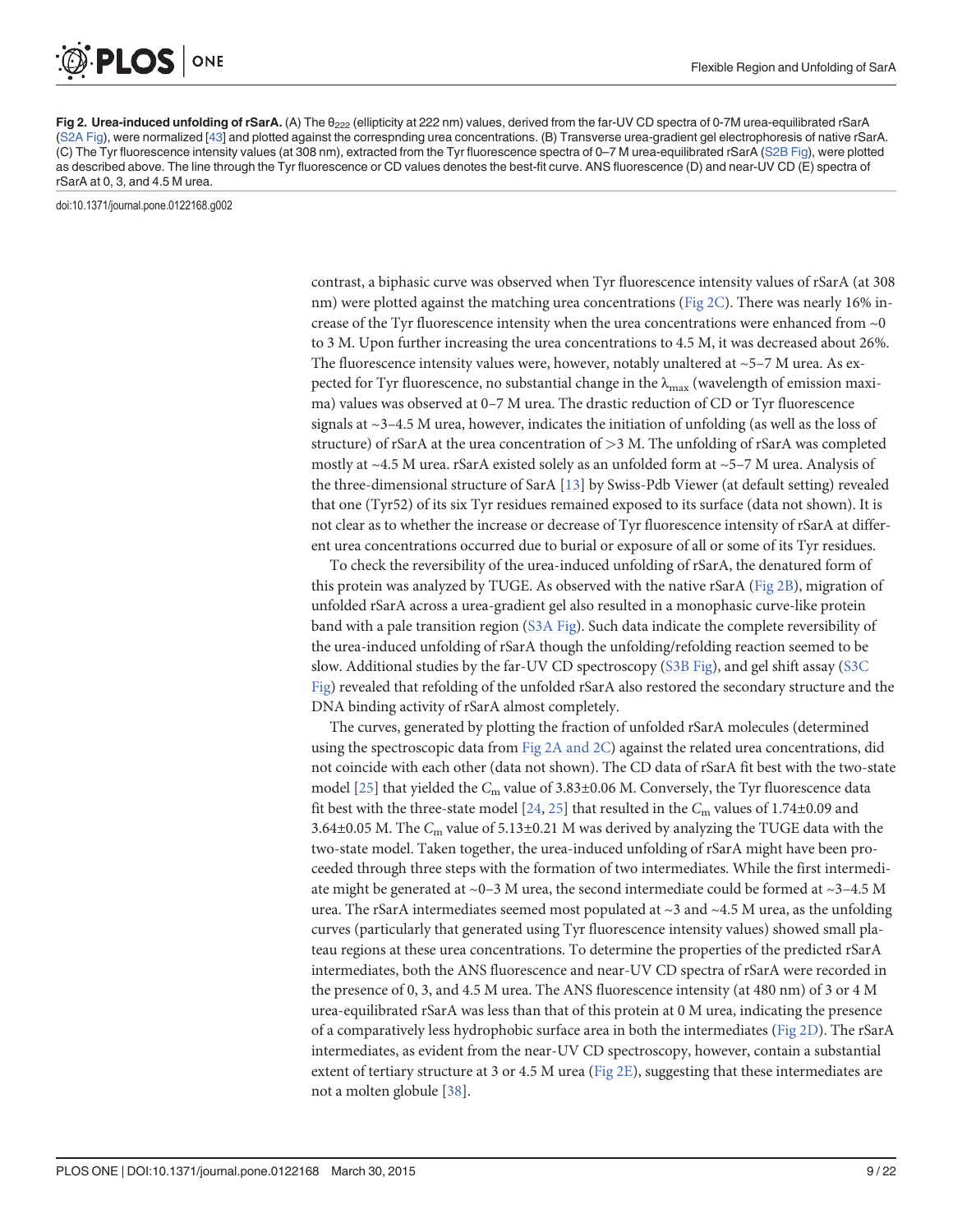

Fig 3. Effects of urea on the size and shape of rSarA. (A) Glutaraldehyde (GCHO)-mediated crosslinking of rSarA at 0-7 M urea. The crosslinked rSarA molecules were analyzed by SDS-13.5% PAGE. D and M indicate dimeric and monomeric rSarA, respectively. (B) The dimer-specific band intensity values were determined (from Fig 3A) and plotted versus the related urea concentrations as described [43]. (C) Gel filtration chromatograms of rSarA at the indicated concentrations of urea.

ONE

**PLOS I** 

#### Effects of urea on rSarA dimer

To determine as to whether the dissociation of dimeric rSarA takes place prior to the initiation of its unfolding with urea, we carried out a glutaraldehyde-mediated crosslinking experiment of rSarA in the presence of 0–7 M urea. Fig 3A shows that the intensities of the dimeric-specific rSarA bands at 0-3 M are higher than those at 4-7 M urea. Fig 3B shows the plot of dimer-specific band intensity versus the matching urea concentrations. There was reduction of dimerspecific band intensity from ~100 to 30% upon increasing the urea concentrations from 3 to 4 M. The midpoint of the yielded curve appears to be 3.58±0.23 M, suggesting a near coupled unfolding and dissociation of rSarA at 0–7 M urea. To verify the proposal, the gel filtration chromatography of rSarA was performed in the presence of 0–7 M urea. All of the samples produced a single peak with a distinct elution volume (Fig 3C). The retention volumes of 0, 1, 3, 4, 5, and 7 M urea-equilibrated rSarA were 88.44, 86.23, 84.15, 81.55, 78.63, and 73.27 ml, respectively, indicating that all of the urea-treated rSarA were eluted prior to the urea-untreated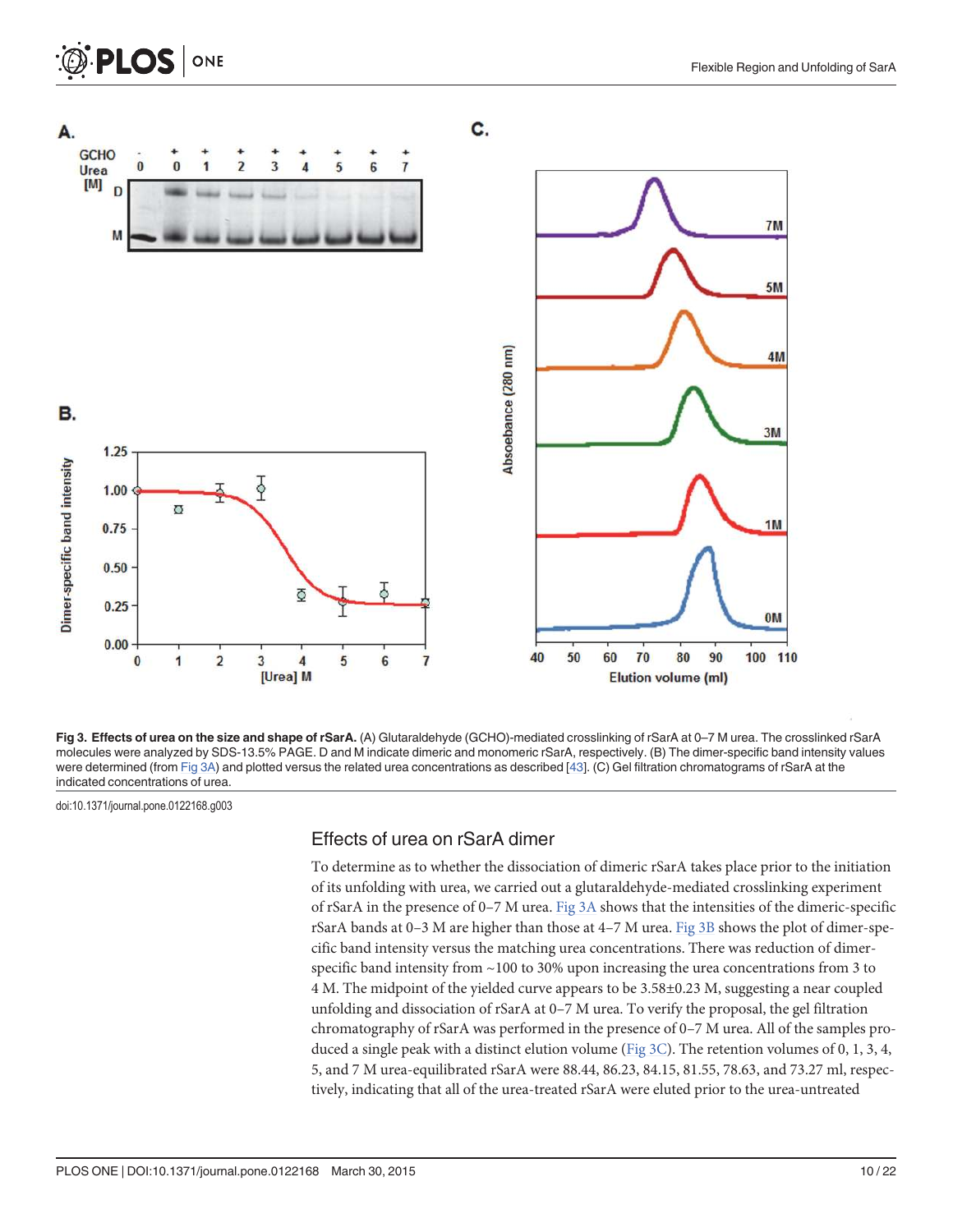rSarA. Using the elution volumes of urea-untreated rSarA and some monomeric proteins (data not presented), the apparent molecular mass of native rSarA was found to be 31.95 kDa, indicating that it exists primarily as a dimer in the aqueous solution. Presently, the apparent molecular mass of any urea-treated rSarA is not clear. The elution profiles of rSarA, however, provided valuable clues about its shape in the presence of urea. An earlier elution of rSarA at 5 or 7 M urea might be due to the near completely or entirely complete unfolded form of this protein under these conditions. At 1–3 M urea, swelling of dimeric rSarA possibly led its elution prior to the elution of the native rSarA. rSarA intermediate formed at  $\sim$ 3 M urea (described above) could primarily be a dimeric rSarA with a swelled conformation. Most of the rSarA homodimers at 4 M urea might have been dissociated to rSarA monomers. If the two rSarA forms are stable enough, they should be eluted separately. The calculated elution volume of rSarA monomer (in the absence of urea) was 95.25 ml. The rSarA in the presence of 4 M urea, however, did not yield any peak with the retention volume corresponding closely to that of rSarA monomer. As the elution volume of rSarA at 4 M urea was about 8 ml higher than that of this protein at 7 M urea, there was no unfolding of monomeric form. The rSarA monomers were also not aggregated as no peak appeared at the void volume (42.38 ml) region. Taken together, the single peak generated from the 4 M urea-treated rSarA indicates an average of its two forms, which might be in equilibrium with each other. Previously, several other dimeric proteins, which swelled in the pre-transition region and dissociated in the transition region, showed a similar united peak in the transition region [43, 50, 51].

## GdnCl-induced unfolding of rSarA

Many proteins were unfolded by different mechanism when urea was replaced with GdnCl [43, 52–55]. To understand about the GdnCl-induced unfolding of SarA, we recorded the far-UV CD and the intrinsic Tyr fluorescence spectra of rSarA in the presence of 0–5 M GdnCl separately (S4A and S4B Fig). The ellipticity values of rSarA (at 222 nm), which were marginally increased upon increasing the GdnCl concentrations from ~0 to 0.5 M, remained nearly unchanged at  $\sim$ 0.5–1.5 M GdnCl (Fig 4A). The ellipticity values were, however, decreased ~90% when the GdnCl concentrations were raised from ~1.5 to 3 M. At ~3–5 M GdnCl, very little change of ellipticity values was noticed. Unlike the CD values, Tyr fluorescence intensity values were regularly enhanced upon increasing the GdnCl concentrations from ~0 to 1.75 M (Fig 4B). Thereafter, Tyr fluorescence intensity values were reduced gradually when the GdnCl concentrations were further increased to  $\sim$ 3.5 M. The fluorescence intensity values, however, tended to increase again at the GdnCl concentrations of >3.5 M. No remarkable change in the λmax values was noticed in the presence of GdnCl. As demonstrated above, the exact reason for the increase or decrease of the Tyr fluorescence intensity of rSarA at different GdnCl concentrations is not clear. The unfolding curve of rSarA (generated using its Tyr fluorescence values) was, however, similar to that observed for the apple 4 domain of a coagulation factor  $[56]$ . Like this domain, rSarA most possibly lost its secondary and tertiary structures upon increasing the GdnCl concentrations from ~1.75 to 3 M. There was complete unfolding of rSarA at the GdnCl concentrations of >3M.

To find out as to whether the GdnCl-induced unfolding of rSarA was reversible in nature, we recorded the far-UV CD spectra of equimolar concentrations of native, unfolded, and refolded rSarA. S5A Fig showed that the spectrum of the refolded rSarA overlapped completely with that of native rSarA. A gel shift assay picture also revealed that the refolded rSarA bound to the  $32P$ -labeled hla DNA considerably (S5B Fig). The results together suggest the complete refolding of rSarA that was unfolded with 5 M GdnCl. For reasons not known, the DNA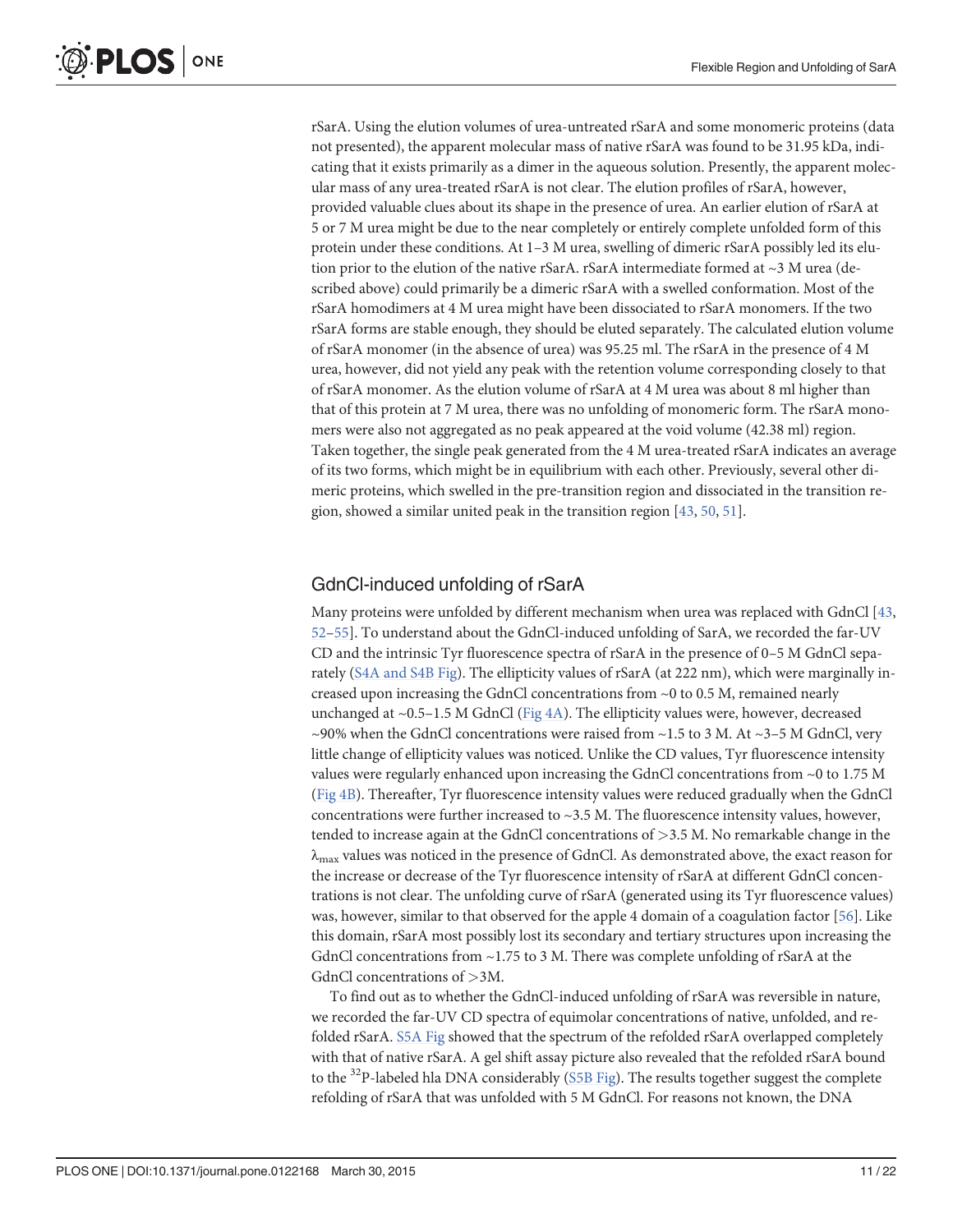

Fig 4. Unfolding of rSarA by GdnCl. (A) The plot of normalized  $\theta_{222}$  (ellipticity at 222 nm) values versus the GdnCl concentrations was constructed using the recorded CD data in S4A Fig (B) The intrinsic Tyr fluorescence intensity values of rSarA at 306 nm (extracted from S4B Fig) were plotted against the corresponding GdnCl concentrations. The line through the fluorescence values indicates the best-fit curve. (C) ANS fluorescence intensity values of rSarA (at 480 nm), derived from S4C Fig, were plotted versus the relevant GdnCl concentrations. (D) The  $\theta_{280}$  (ellipticity at 280 nm) values, extracted from S4D Fig, were normalized [43] and plotted versus the matching GdnCl concentrations.

binding affinity of refolded rSarA (prepared from either urea- or GdnCl-treated rSarA) was relatively higher than that of the native protein.

## Unfolding intermediates generated by GdnCl

The unfolding curves (mentioned in Fig 4A and 4B) resulted at 0–5 M GdnCl did not show fitting to a two- or three-state equation (data not shown) [24, 25], indicating the formation of some intermediates during the GdnCl-induced unfolding of rSarA. To prove the hypothesis,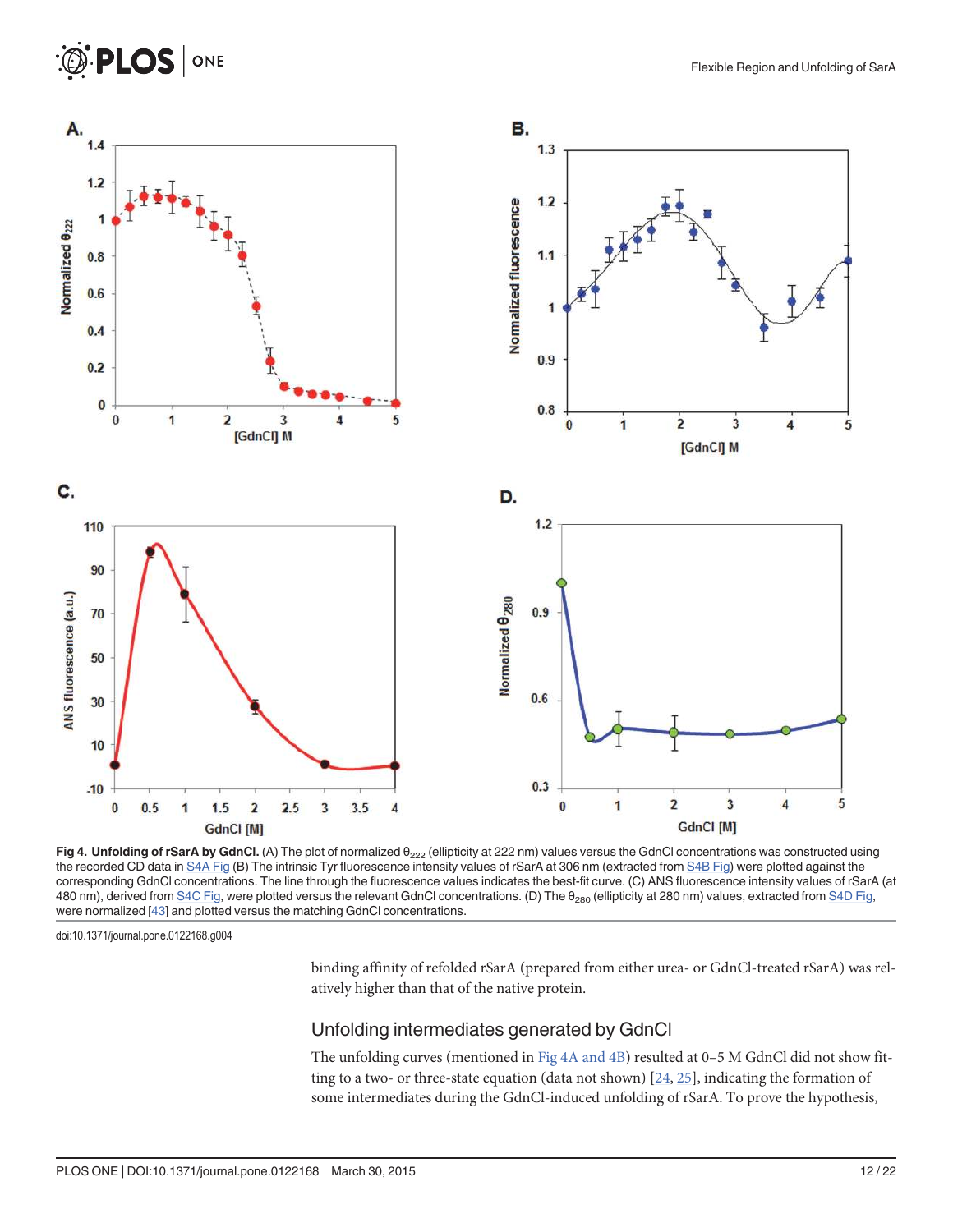



we investigated the GdnCl-induced unfolding of rSarA by ANS fluorescence (S4C Fig) and near-UV CD spectroscopy (S4D Fig). The ANS fluorescence intensity of rSarA that reached the highest level at ~0.5 M GdnCl, was decreased slowly when the GdnCl concentrations were raised from ~0.5 to 3 M (Fig 4C). There was no change of ANS fluorescence intensity upon further increasing the GdnCl concentrations to 4 M. The data suggest the formation of at least one rSarA intermediate that carries a maximum extent hydrophobic surface at ~0.5 M GdnCl. Fig 4D showed that the ellipticity values of rSarA at 280 nm were decreased by about 50% in the presence of 0.5–5 M GdnCl. The data suggest that the rSarA intermediate generated at  $\sim$ 0.5 M GdnCl might have a molten globule-like structure [38] as it carried significantly less tertiary but an excess secondary structure (Fig 4A) at this denaturant concentration.

To discern as to whether the rSarA intermediate (formed at ~0.5 M GdnCl), like native rSarA, exists as a dimer in solution, we performed the glutaraldehyde-mediated cross-linking experiment of this protein in the presence of 0–5 M GdnCl. Unlike urea ( $Fig 3A$ ), GdnCl did not dissociate the rSarA dimer even at the concentrations that unfolded it completely (Fig 5A). In addition, there was an increase of the intensity of rSarA-specific band from  $\sim$ 22 to  $\sim$ 42%, when GdnCl concentration was raised from 0–0.5 M to 2.5 M. No further increase of the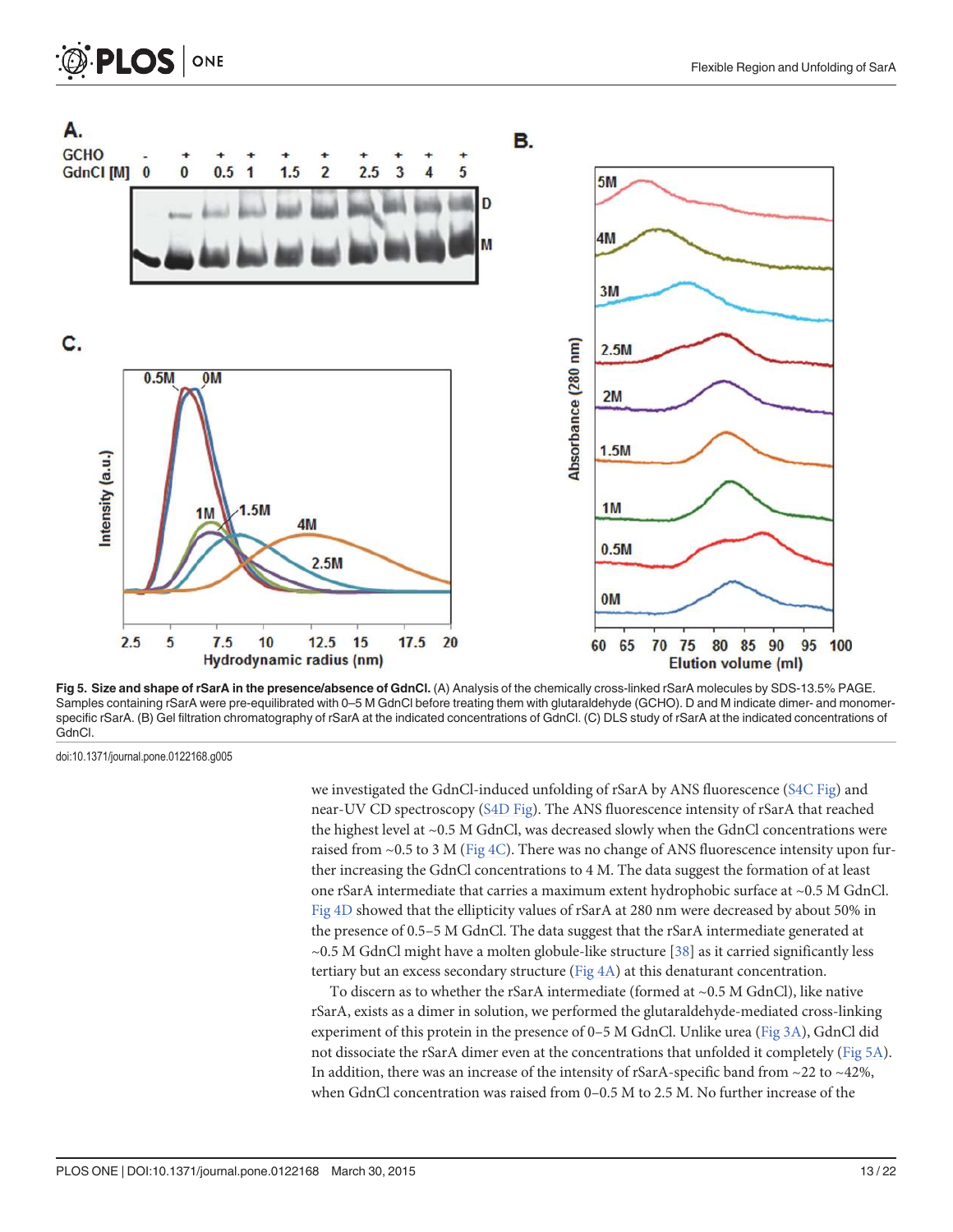intensity of rSarA dimer-specific band was noticed at the GdnCl concentration of >2.5 M. The existence of rSarA as a dimer at 0.5 M and higher GdnCl concentrations suggested that the dimeric form of rSarA (native/intermediate) underwent denaturation directly in the presence of this denaturant.

To verify the chemical cross-linking data, we studied the 0–5 M GdnCl-treated rSarA samples by gel filtration chromatography. All of the elution profiles are presented in Fig 5B. The 0.5 M GdnCl-equilibrated rSarA yielded two rough peaks, whereas, other samples produced primarily a single peak. The retention volumes of 0, 1, 1.5, 2, 2.5, 3, 4, and 5 M GdnCl-treated rSarA were 83.47, 81.6, 81.5, 81.25, 81.38, 75.13, 70.38, and 67.88 ml, respectively. In contrast, two peaks of 0.5 M GdnCl-exposed rSarA corresponded to the elution volumes of 87.33 and 81.2 ml, respectively. As demonstrated from the chromatographic data of the urea-treated rSarA (Fig 3C), the elution profiles of dimeric rSarA provided important hints about its shape in the presence of GdnCl. The earlier elution of rSarA at 3–5 M GdnCl might be due to its near complete to complete unfolded form. In contrast, a little swelling of dimeric rSarA at 1–2.5 M GdnCl might have led to its elution prior the native rSarA. The formation of an incomplete peak with the elution volume of  $\sim$ 75 ml at 2.5 M GdnCl indicates that a part of rSarA may exist as an unfolded form too at this denaturant concentration. The dimeric rSarA at 0.5 M GdnCl, unlike the dimeric rSarA at 1–2 M GdnCl, most likely remained as the two stable forms in the aqueous solution. One of the forms was eluted after the elution of GdnCl-unexposed rSarA, indicating that it possesses a relatively compact conformation. The compressed form, however, disappeared completely at 1 M and higher concentrations of GdnCl. Conversely, the shape of the second form appeared to be nearly identical to that of 1–2 M GdnCl-exposed rSarA, as they possessed similar elution volumes.

To confirm the gel filtration chromatography data, we performed DLS experiments of rSarA in the presence of 0–4 M GdnCl. All of the rSarA samples (pre-equilibrated/unequilibrated with GdnCl) showed a single peak with a distinct hydrodynamic radius (Fig 5C). At 0, 0.5, 1, 1.5, 2.5, and 4 M GdnCl, the apparent hydrodynamic radii of rSarA were  $\sim$  6.50,  $\sim$  5.62,  $\sim$ 7.53,  $\sim$ 7.53,  $\sim$ 8.72, and  $\sim$ 11.69 nm, respectively. The data mostly supported the gel filtration chromatography data and confirmed the formation of two intermediates during the unfolding of rSarA in the presence of GdnCl. While one of them is formed at  $\sim 0.5$  M GdnCl, another is mostly populated at  $\sim$  1–2 M GdnCl. Both intermediates might possess a molten globule-like form as they retained sufficient secondary structures, carried relatively higher extents of hydrophobic surface, but lost their tertiary structures mostly  $(Fig 4)$ . Apparently, the molten globulelike structure produced at ~0.5 M GdnCl possessed a compact shape, whereas, that generated at ~1–2 M GdnCl carried a swelled shape. The swelling of rSarA intermediate possibly led to the exposure of additional Lys residues on its surface. The increased contents of rSarA dimer (Fig 5A) that we noticed at 1–2 M GdnCl may be due to these cross-linkable residues.

## Thermal unfolding of rSarA

To find out the effects of temperature on rSarA, we recorded the far-UV CD spectra of this protein at 25°-80°C (S6 Fig). The plot of the negative ellipticity values of rSarA at 222 nm versus the temperature showed that there was ~25% decrease of the CD values upon increasing the temperature from 25 $\degree$  to 55 $\degree$ C (Fig 6A). Thereafter, the ellipticity values were reduced rapidly upon raising the temperature from 55° to 65°C. No further change of CD values was noticed at 65°-80°C, suggesting the complete unfolding of rSarA at 65°C and higher temperatures.

To test as to whether the thermal unfolding of rSarA is reversible in nature, we recorded the far-UV CD spectra of native, denatured (produced by incubating native rSarA at 80°C), and the refolded rSarA (made by slowly reducing the temperature of denatured rSarA to 25°C) as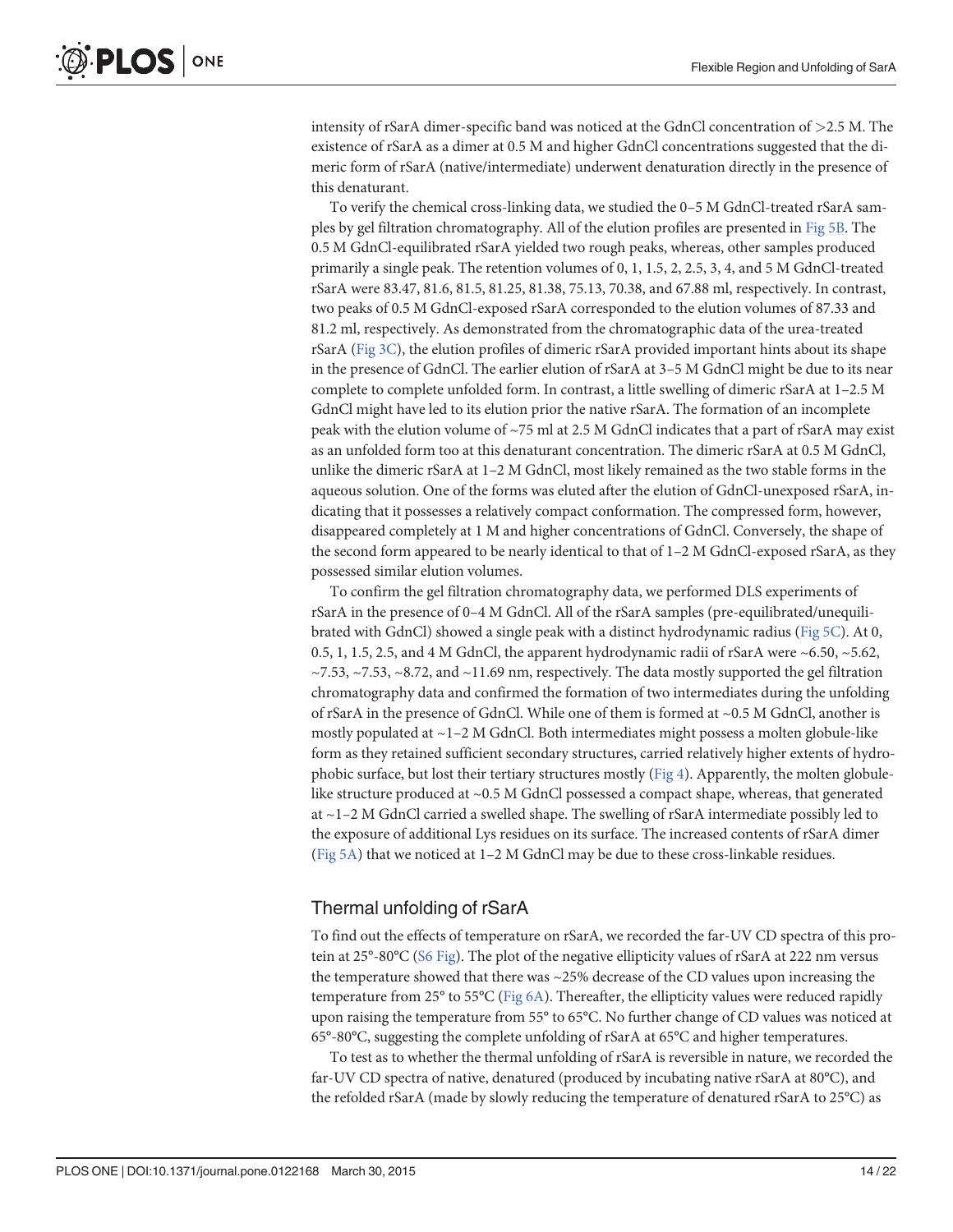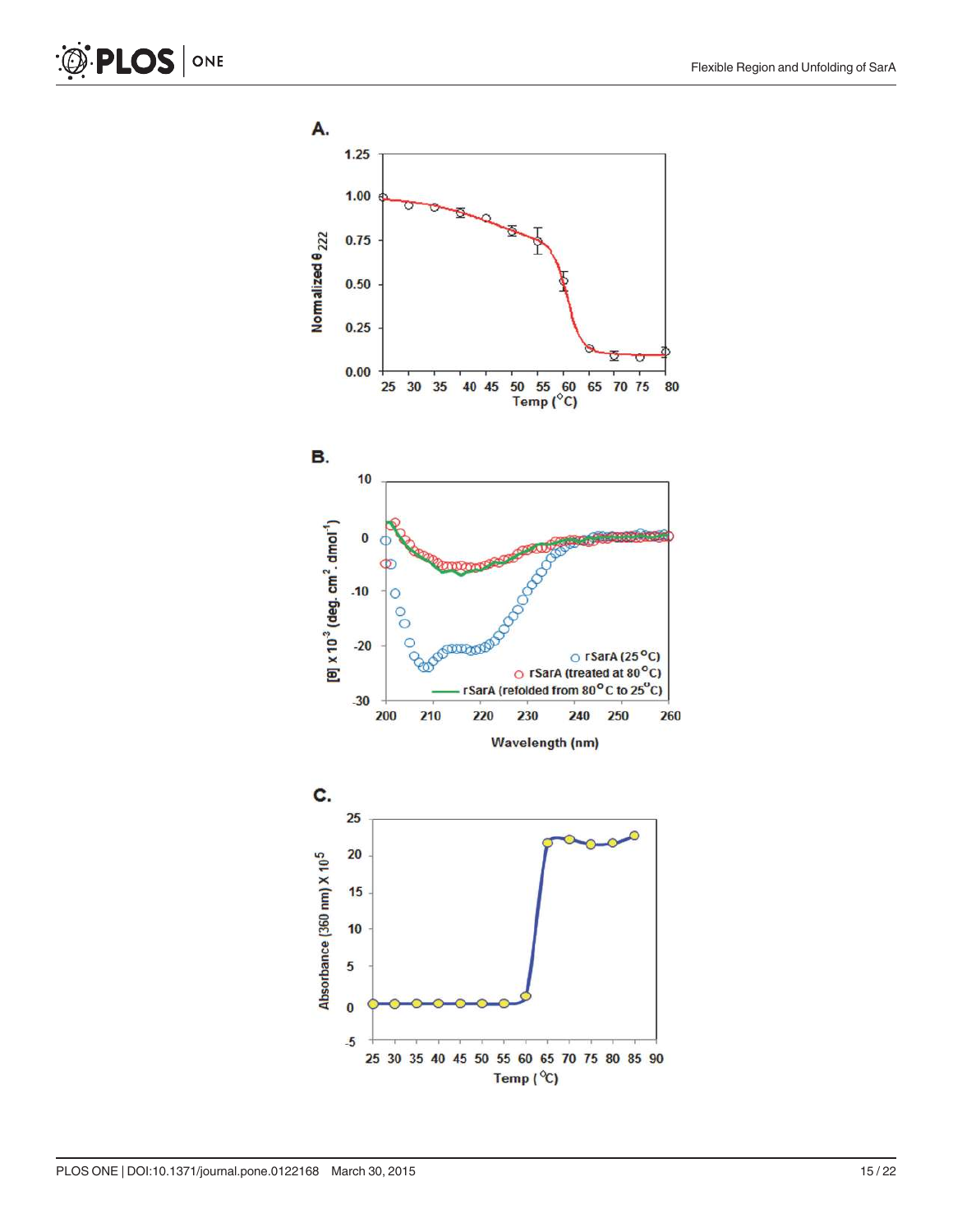Fig 6. Thermal unfolding/refolding of rSarA by CD spectroscopy. (A) The plot of normalized  $\theta_{222}$ (ellipticity at 222 nm) values versus temperature (Temp) was generated by a standard method [43] using the recorded CD data in S6 Fig The line through the ellipticity values is the best-fit curve. (B) Far-UV CD spectra of native, denatured, and refolded rSarA. (C) Thermal aggregation of rSarA by light scattering.

doi:10.1371/journal.pone.0122168.g006

described above. Fig 6B showed that the CD spectrum of the refolded rSarA mostly coincided with that of the denatured rSarA, indicating that the denatured rSarA could not refold back to the native rSarA. rSarA also didn't show any refolding when its temperature was slowly decreased from 60°/65° to 25°C (data not shown). The lack of refolding ability of rSarA was most likely due to the initiation of its aggregation at 60 $\degree$ C (Fig 6C). Taken together, we suggest that thermal unfolding of rSarA is irreversible in nature.

#### **Discussion**

SarA, a global staphylococcal virulence regulator, has been studied extensively at the structural and functional levels  $[1, 2, 4-15, 17]$ . Our limited proteolysis data for the first time indicates that residues Leu 13, Asp 88, and Leu 108 in SarA are exposed in its surface since proteolysis occurs after/before them. The crystal structure of SarA shows that Leu 13 and Asp 88 are partially surface exposed, whereas, Leu 108 is buried completely within the structure of SarA [13]. Asp 88 is located in the loop region of the β-hairpin (a wing) in SarA [13]. Both this winged region (formed by residues 80 to 96) and the HTH motif (residues 53 to 77) of SarA are critical for its activity. In contrast, the N-terminal helices α1 (residues 9 to 28) and α2 (residues 34 to 45) and the C-terminal helix α5 (residues 99 to 121) are involved in the dimerization of SarA monomers [13, 19]. The cleavages at Leu 13 and Leu 108 are surprising as they are constituents of helices α1 and α5, respectively. The proteolytic cleavage in α-helix or β-sheet is, however, not unprecedented [27, 57].

The crystallographic B-value, another determinant of protein flexibility [36, 37], has been used by many researchers to explain their partial proteolysis data [27, 57]. By perusing the PDB file 2FRH, the B-values of residues 27 to 29, 47 to 105, and 120 to 124 were found significantly higher than those for other SarA residues [13]. The average B-values for Leu13, Asp 88, and Leu 108 are 32Å<sup>2</sup>, 146 Å<sup>2</sup>, and 47Å<sup>2</sup> respectively [13]. As the mean *B*-value for SarA is 77.6 $\AA^2$ , Leu 13 and Leu 108 are relatively buried in the SarA dimer. The peptide bond formed by either Leu 108 and Ser 109 or Leu 13 and Ser 14 could be digested when SarA is in monomeric form. The relatively late appearance of fragments II or V ( $Fig 1B$  or 1C) partly supports the above hypothesis. We also found that the SarA fragment carrying Ala 2-Leu 108 was the only fragment whose theoretical molecular mass matched closely with the experimentallydetermined mass of fragment V (Fig 1C and Table 1). Despite the cleavage at Leu 13, the Nterminal end of SarA may be relatively less flexible or exposed as no digestion occurred at (partially) exposed Phe 10 using chymotrypsin. Secondly, α5 possesses the highest fraction of surface-accessible residues. The average B-values for the first five residues at the N-terminal of helix  $\alpha$ 5 are also comparatively higher [13]. Collectively, the C-terminal half of SarA might be relatively more flexible in nature.

We also demonstrated that rSarA was unfolded by different mechanisms in the presence of chemical and physical denaturants (Fig 7). While thermal unfolding pathway of rSarA was irreversible, unfolding pathway in the presence of either chemical denaturant was reversible along with the complete recovery of structure and function of rSarA. Despite reversibility, the unfolding of rSarA in the presence of either chemical denaturant was proceeded through the generation of at least two intermediates. All of the intermediates were formed at non-identical denaturant concentrations and possessed dissimilar properties. The rSarA intermediate (I1)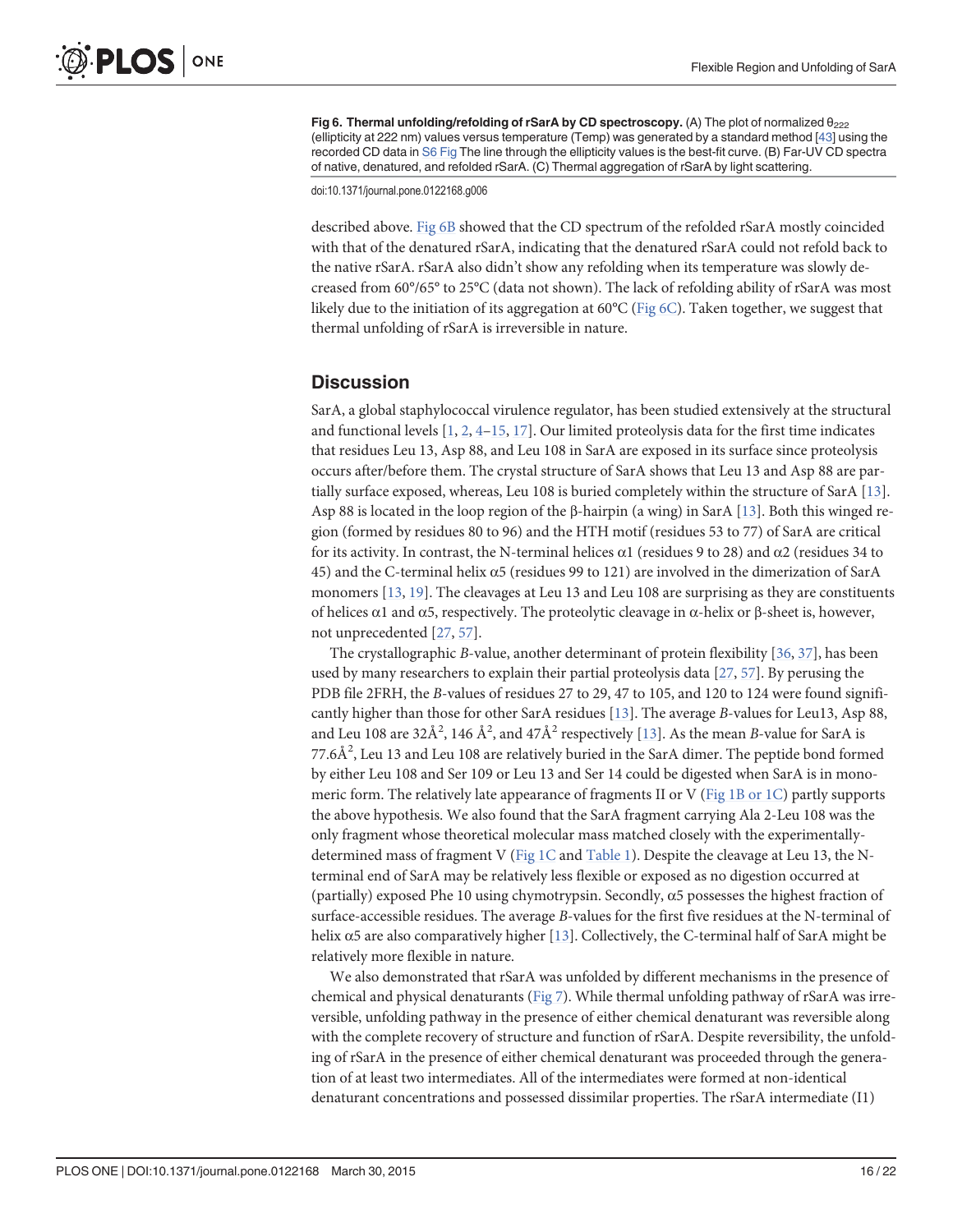



Fig 7. A schematic representation of the thermal and chemical-induced unfolding of rSarA. The MG1 and MG2 denote the putative rSarA molten globules those were generated at different GdnCl concentrations. The I1 and I2 indicate the urea-made rSarA intermediates.

that was formed at relatively lower urea concentrations existed primarily as the dimers like that of native rSarA. The secondary structure of I1 was also not perturbed notably. In contrast, its tertiary structure, shape and hydrophobic surface area were different from those of native rSarA. The other rSarA intermediate (I2), which was generated at comparatively higher urea concentrations, formed unfolded rSarA monomer when the concentrations of urea were raised from ~4.5 to 7 M. Unlike the native rSarA or I1, I2 existed predominantly as the monomers in the solution, possessed a relatively larger shape, contained very little secondary structure and was composed of a reduced extent of hydrophobic surface area. In comparison with I1, I2 also possessed a somewhat unfolded structure.

The shapes, surface hydrophobicity and Tyr fluorescence of two GdnCl-generated intermediates (namely, MG1 and MG2) did not match with each other (Fig 7). Both MG1 and MG2 were dimeric in solution, contained sufficient extents of secondary structure (which is a little higher or nearly similar to that of native rSarA) and populated at the GdnCl concentrations that did not initiate the unfolding of rSarA significantly. The dimeric rSarA intermediates were even little dissociated at the transition and post-transition regions, indicating that the mechanism of GdnCl-induced unfolding of rSarA is different from that of the urea-induced unfolding of this macromolecule. Unlike I1 and I2, both MG1 and MG2 were also suggested to possess a molten globule-like structure [38].

The way different denaturants (such as heat, urea, and GdnCl) unfold a protein is not known clearly [58–62]. These agents seemed to denature proteins mostly by disrupting their hydrogen bonds and hydrophobic interactions. Despite the similar mode of action, rSarA, like many other proteins [43, 52-55, 63-67], was unfolded by dissimilar mechanisms in the presence of the above denaturants. One of the reasons as to why the GdnCl-induced unfolding of proteins is different from the urea-induced or thermal unfolding could be the generation of Gdn<sup>+</sup> ions from GdnCl (due to its dissociation in the aqueous solution) those weakened the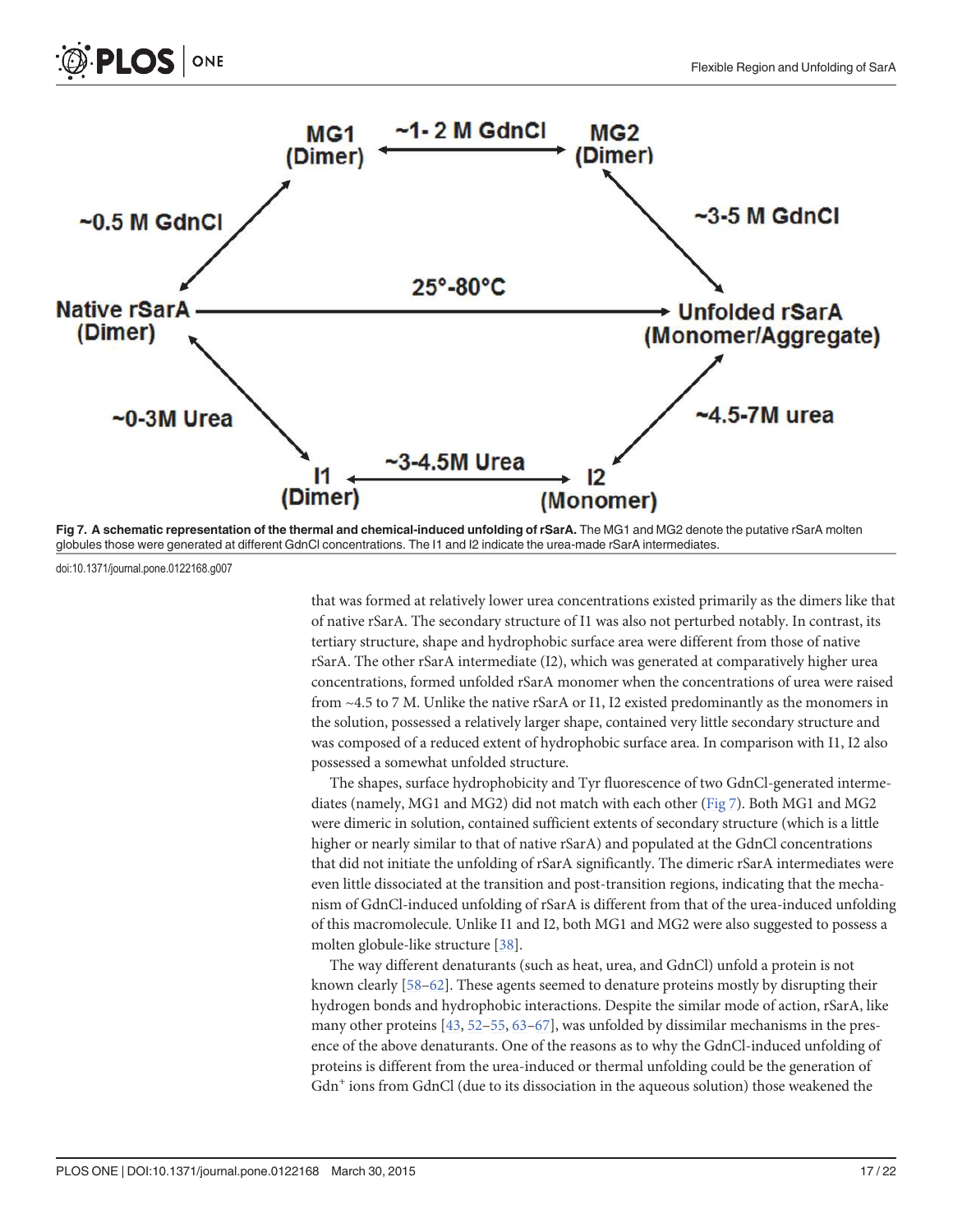electrostatic interactions in the proteins by neutralizing the (negative) charges on their surfaces. SarA is composed of twenty acidic and twenty-one basic amino acid residues. Analysis of the X-ray crystal structure of dimeric SarA with the Swiss-Pdb Viewer (at default setting) indicated that nearly 75% of the charged residues are located on the surface of SarA. The electrostatic charges of the charged residues on SarA surface would not have changed significantly at our working pH of 8.0. Most possibly, these surface-exposed charged residues play a key role in the maintenance of the stable conformation of SarA (in the aqueous solution), which was perturbed during its unfolding in the presence of Gdn<sup>+</sup>. Currently, it is not clear as to why thermal and urea-induced unfolding of rSarA proceeded by different mechanisms.

## **Conclusions**

The present investigations have not only verified the crystal structure of SarA but also provided clues about the folding-unfolding mechanism of this global staphylococcal regulator. The presence of a flexible region at the C-terminal end of the above single-domain protein was mostly supported by our partial proteolysis data with rSarA, a recombinant SarA. We have also stated that heat, urea, and GdnCl unfold rSarA by different ways. While thermal unfolding of rSarA led to its aggregation, the chemical-induced denaturation of this protein was completely reversible and occurred via the formation of two intermediates. The molecular properties of no intermediate, however, matched with those of other intermediates or the native rSarA. Unlike the urea-generated intermediates, both the GdnCl-made intermediates existed as the dimers in solution and possessed the characteristics of a molten globule. The unfolding data of rSarA could be useful in screening of the new anti-staphylococcal agents in the future.

## Supporting Information

S1 Fig. Purification of functional rSarA. (A) Analysis of different protein containing fractions by SDS-13.5% PAGE. All fractions were prepared from SAU1311 cell extract. The uninduced, induced, supernatant, pellet, flow-thorough, wash, and elution fractions were loaded in lanes U, I, S, P, F, W, and E, respectively. Arrowhead indicates rSarA. Molecular masses of the marker (M) proteins (in kDa) were shown at the right side of the gel. (B) Western blotting analysis of rSarA. Arrowhead denoted rSarA that interacted with anti-his antibody. (C) Autoradiogram of the gel shift assay showing the binding of  $32P$ -labeled hla DNA with varying concentrations of rSarA. (D) Plot of % hla DNA bound versus rSarA concentrations. Amounts of rSarA bound hla DNA were determined and plotted by a standard procedure as described in Materials and Methods.

(TIF)

S2 Fig. Urea-induced unfolding of rSarA. (A) Far-UV CD spectra of rSarA in the presence of indicated concentrations of urea. (B) Intrinsic Tyr fluorescence spectra at 0–7 M urea. (TIF)

S3 Fig. Refolding of the urea-denatured rSarA. (A) Transverse urea-gradient gel electrophoresis of unfolded rSarA. (B) Far-UV CD spectra of unfolded, refolded, and native rSarA. (C) Gel shift assay of refolded rSarA using <sup>32</sup>P-labeled hla DNA. (TIF)

S4 Fig. GdnCl-induced unfolding of rSarA. (A) Far-UV CD spectra of rSarA in the presence of indicated concentrations of GdnCl. (B) Intrinsic Tyr fluorescence spectra at 0–5 M GdnCl. (C) The ANS fluorescence spectra of rSarA in the presence of denoted concentrations of GdnCl. (D) Near-UV CD spectra of rSarA at 0–5 M GdnCl. (TIF)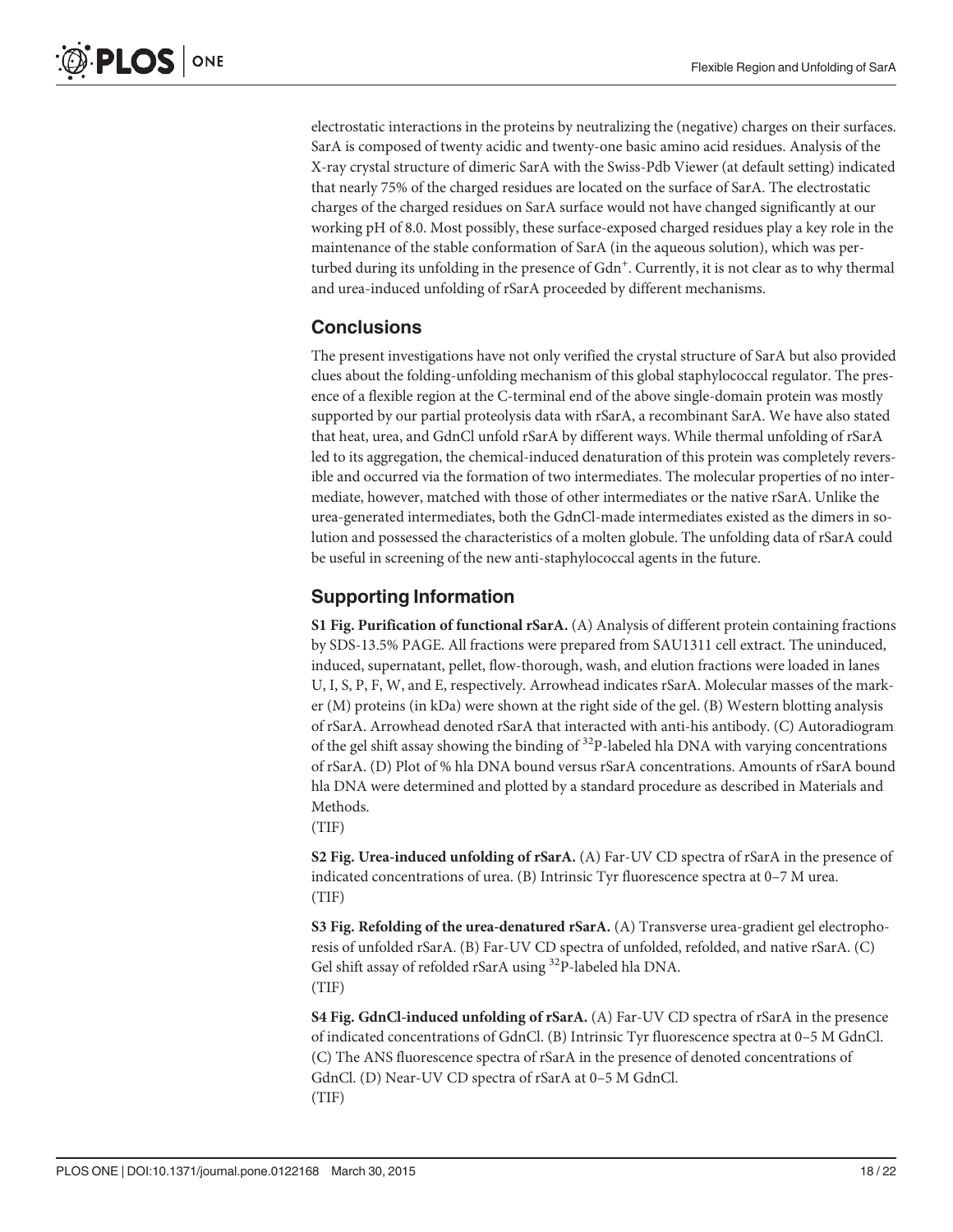S5 Fig. Refolding of the GdnCl-denatured rSarA. (A) Far-UV CD spectra of unfolded, refolded, and native rSarA. (B) Gel shift assay of refolded rSarA using <sup>32</sup>P-labeled hla DNA. The intermediate band indicates contaminating band.

(TIF)

S6 Fig. Thermal unfolding of rSarA. Far-UV CD spectra of rSarA at 25°-80°C. (TIF)

#### Acknowledgments

The authors thank Dr. G. Chakrabarti (University of Calcutta), Dr. R. Chattopadhyaya (Bose Institute), and Mr. C. LeMaster (KU Medical Center) for critically reading and rectifying the manuscript. We also thank Mr. A. Banerjee, Mr. J. Guin, Mr. J. Chatterjee and Mr. M. Das for their excellent technical support.

#### Author Contributions

Conceived and designed the experiments: SS KS. Performed the experiments: AM SM AB BJ SP. Analyzed the data: SS KS AM SM. Contributed reagents/materials/analysis tools: KS SS. Wrote the paper: KS SS AM SM.

#### **References**

- 1. Otto M. Basis of virulence in community-associated methicillin-resistant Staphylococcus aureus. Annu Rev Microbiol. 2010; 64:143–62. doi: 10.1146/annurev.micro.112408.134309 PMID: 20825344
- 2. Plata K, Rosato AE, Wegrzyn G. Staphylococcus aureus as an infectious agent: overview of biochemistry and molecular genetics of its pathogenicity. Acta Biochim Pol. 2009; 56: 597-612. PMID: 20011685
- 3. Stryjewski ME, Corey GR. New treatments for methicillin-resistant Staphylococcus aureus. Curr Opin Crit Care. 2009; 15: 403–12. doi: 10.1097/MCC.0b013e32832f0a74 PMID: 19561492
- 4. Cheung AL, Bayer AS, Zhang G, Gresham H, Xiong YQ. Regulation of virulence determinants in vitro and in vivo in Staphylococcus aureus. FEMS Immunol Med Microbiol. 2004; 40: 1–9. PMID: 14734180
- 5. Bronner S, Monteil H, Prévost G. Regulation of virulence determinants in Staphylococcus aureus: complexity and applications. FEMS Microbiol Rev. 2004; 28: 183–200. PMID: 15109784
- 6. Cue D, Lei MG, Lee CY. Genetic regulation of the intercellular adhesion locus in staphylococci. Front Cell Infect Microbiol. 2012; 2: 38. doi: 10.3389/fcimb.2012.00038 PMID: 23061050
- 7. Arya R, Princy SA. An insight into pleiotropic regulators Agr and Sar: molecular probes paving the new way for antivirulent therapy. Future Microbiol. 2013; 8: 1339–53. doi: 10.2217/fmb.13.92 PMID: 24059923
- 8. Didier JP, Cozzone AJ, Duclos B. Phosphorylation of the virulence regulator SarA modulates its ability to bind DNA in Staphylococcus aureus. FEMS Microbiol Lett. 2010; 306: 30-6. doi: 10.1111/j.1574-6968.2010.01930.x PMID: 20337713
- 9. Sun F, Ding Y, Ji Q, Liang Z, Deng X, Wong CC, et al. Protein cysteine phosphorylation of SarA/MgrA family transcriptional regulators mediates bacterial virulence and antibiotic resistance. Proc Natl Acad Sci USA. 2012; 109: 15461–6. PMID: 22927394
- 10. Fujimoto DF, Higginbotham RH, Sterba KM, Maleki SJ, Segall AM, Smeltzer MS, et al. Staphylococcus aureus SarA is a regulatory protein responsive to redox and pH that can support bacteriophage lambda integrase-mediated excision/recombination. Mol Microbiol. 2009; 74:1445–58. doi: 10.1111/j.1365- 2958.2009.06942.x PMID: 19919677
- 11. Morrison JM, Anderson KL, Beenken KE, Smeltzer MS, Dunman PM. The staphylococcal accessory regulator, SarA, is an RNA-binding protein that modulates the mRNA turnover properties of late-exponential and stationary phase Staphylococcus aureus cells. Front. Cell Infect Microbiol. 2012; 2: 26. doi: 10.3389/fcimb.2012.00026 PMID: 22919618
- 12. Rechtin TM, Gillaspy AF, Schumacher MA, Brennan RG, Smeltzer MS, Hurlburt BK. Characterization of the SarA virulence gene regulator of Staphylococcus aureus. Mol Microbiol. 1999; 33: 307–316. PMID: 10411747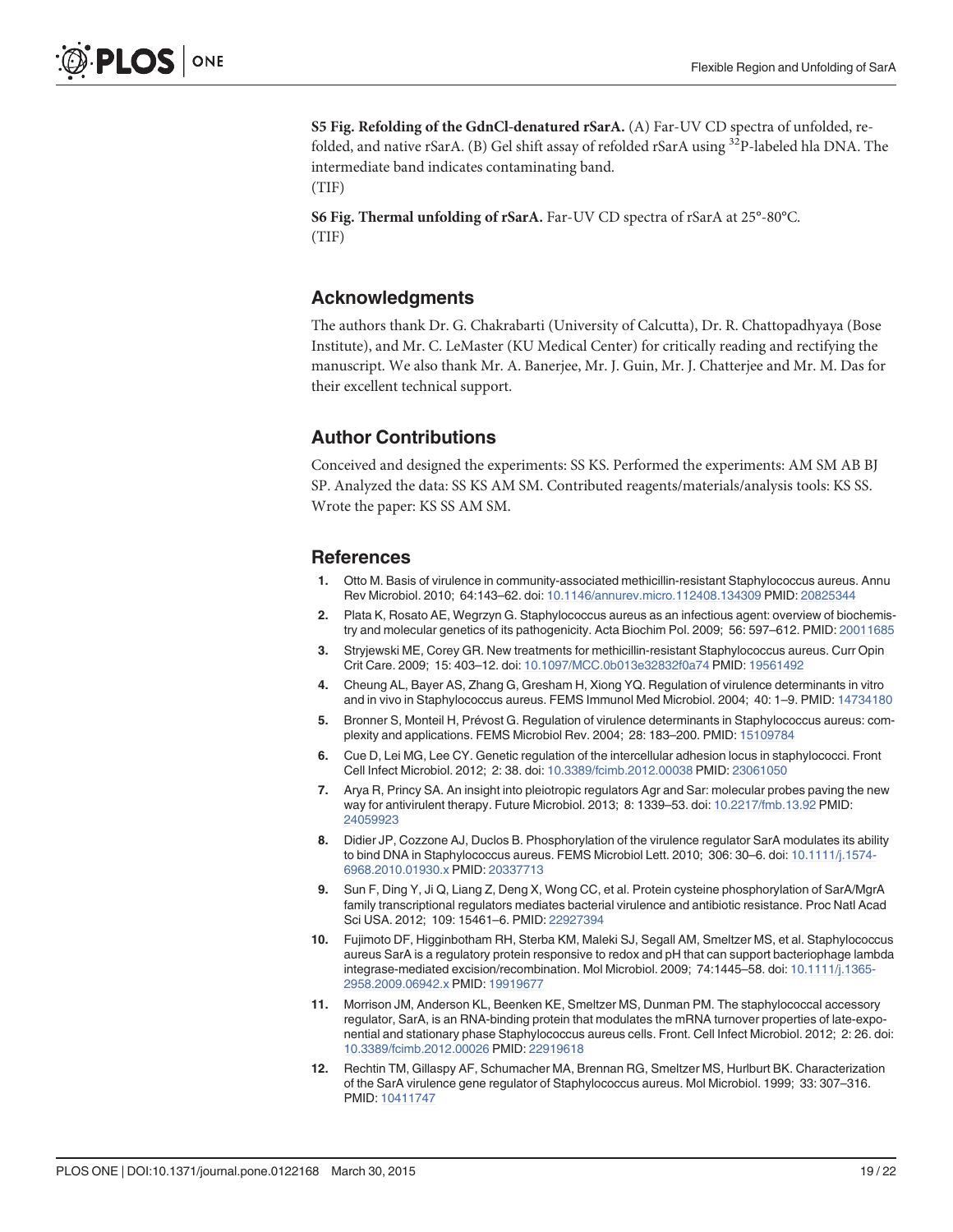- 13. Liu Y, Manna AC, Pan CH, Kriksunov IA, Thiel DJ, Cheung AL, et al. Structural and function analyses of the global regulatory protein SarA from Staphylococcus aureus. Proc Natl Acad Sci USA. 2006; 103: 2392–7. PMID: 16455801
- 14. Cheung AL, Nishina KA, Trotonda MP, Tamber S. The SarA protein family of Staphylococcus aureus. Int J Biochem Cell Biol. 2008; 40: 355–61. PMID: 18083623
- 15. Ballal A, Manna AC. Expression of the sarA family of genes in different strains of Staphylococcus aureus. Microbiology. 2009; 155: 2342–52. doi: 10.1099/mic.0.027417-0 PMID: 19389785
- 16. Chen PR, Bae T, Williams WA, Duguid EM, Rice PA, Schneewind O, et al. An oxidation-sensing mechanism is used by the global regulator MgrA in Staphylococcus aureus. Nat Chem Biol. 2006; 2: 591–5. PMID: 16980961
- 17. Liu Y, Manna AC, Li R, Martin WE, Murphy RC, Cheung AL, et al. Crystal structure of the SarR protein from Staphylococcus aureus. Proc Natl Acad Sci USA. 2001; 98: 6877–6882. PMID: 11381122
- 18. Poor CB, Chen PR, Duguid E, Rice PA, He C. Crystal structures of the reduced, sulfenic acid, and mixed disulfide forms of SarZ, a redox active global regulator in Staphylococcus aureus. J Biol Chem. 2009; 284: 23517–24. doi: 10.1074/jbc.M109.015826 PMID: 19586910
- 19. Zhu Y, Fan X, Zhang X, Jiang X, Niu L, Teng M, et al. Structure of Rot, a global regulator of virulence genes in Staphylococcus aureus. Acta Crystallogr D Biol Crystallogr. 2014; 70: 2467–76. doi: 10.1107/ S1399004714015326 PMID: 25195759
- 20. Gordon CP, Williams P, Chan WC. Attenuating Staphylococcus aureus virulence gene regulation: a medicinal chemistry perspective. J Med Chem. 2013; 56: 1389–404. doi: 10.1021/jm3014635 PMID: 23294220
- 21. Sun F, Zhou L, Zhao B-C, Deng X, Cho H, Yi C, et al. Targeting MgrA-mediated virulence regulation in Staphylococcus aureus. Chem Biol. 2011; 18: 1032–1041. doi: 10.1016/j.chembiol.2011.05.014 PMID: 21867918
- 22. Anfinsen CB. Principles that govern the folding of protein chains. Science. 1973; 181: 223–30. PMID: 4124164
- 23. Pace CN. The stability of globular proteins. CRC Crit Rev Biochem. 1975; 3: 1-43. PMID: 238787
- 24. Kim PS, Baldwin RL. Intermediates in the folding reactions of small proteins. Annu Rev Biochem. 1990; 59: 631–660. PMID: 2197986
- 25. Pace CN, Shaw KL. Linear extrapolation method of analyzing solvent denaturation curves. Proteins Suppl. 2000; 4: 1–7.
- 26. Righetti PG, Verzola B. Folding/unfolding/refolding of proteins: present methodologies in comparison with capillary zone electrophoresis. Electrophoresis. 2001; 22: 2359–74. PMID: 11519938
- 27. Fontana A, de Laureto PP, Spolaore B, Frare E, Picotti P, Zambonin M. Probing protein structure by limited proteolysis. Acta Biochim Pol. 2004; 51: 299–321. PMID: 15218531
- 28. Gianni S, Ivarsson Y, Jemth P, Brunori M, Travaglini-Allocatelli C. Identification and characterization of protein folding intermediates. Biophys Chem. 2007; 128: 105–13. PMID: 17498862
- 29. Morris ER, Searle MS. Overview of protein folding mechanisms: experimental and theoretical approaches to probing energy landscapes. Curr Protoc Protein Sci. 2012; Chapter 28: Unit 28.2.1–22.
- 30. Kaplan J, DeGrado WF. De novo design of catalytic proteins. Proc Natl Acad Sci USA. 2004; 101: 11566–11570. PMID: 15292507
- 31. Lassila JK, Privett HK, Allen BD, Mayo SL. Combinatorial methods for small-molecule placement in computational enzyme design. Proc Natl Acad Sci USA. 103: 2006; 16710–16715. PMID: 17075051
- 32. Radford SE. Protein folding: progress made and promises ahead. Trends Biochem Sci. 2000; 25: 611– 618. PMID: 11116188
- 33. Waldron TT, Murphy KP. Stabilization of proteins by ligand binding: application to drug screening and determination of unfolding energetics. Biochemistry. 2003; 42: 5058–64. PMID: 12718549
- 34. Senisterra G, Chau I, Vedadi M. Thermal denaturation assays in chemical biology. Assay Drug Dev Technol. 2012; 10: 128–36. doi: 10.1089/adt.2011.0390 PMID: 22066913
- 35. Mahendrarajah K, Dalby PA, Wilkinson B, Jackson SE, Main ER. A high-throughput fluorescence chemical denaturation assay as a general screen for protein-ligand binding. Anal Biochem. 2011; 411: 155–7. doi: 10.1016/j.ab.2010.12.001 PMID: 21138727
- 36. Yuan Z, Zhao J, Wang ZX. Flexibility analysis of enzyme active sites by crystallographic temperature factors. Protein Eng. 2003; 16: 109–14. PMID: 12676979
- 37. de Brevern AG, Bornot A, Craveur P, Etchebest C, Gelly JC. PredyFlexy: flexibility and local structure prediction from sequence. Nucleic Acids Res. 2012; 40: W317-22. doi: 10.1093/nar/gks482 PMID: 22689641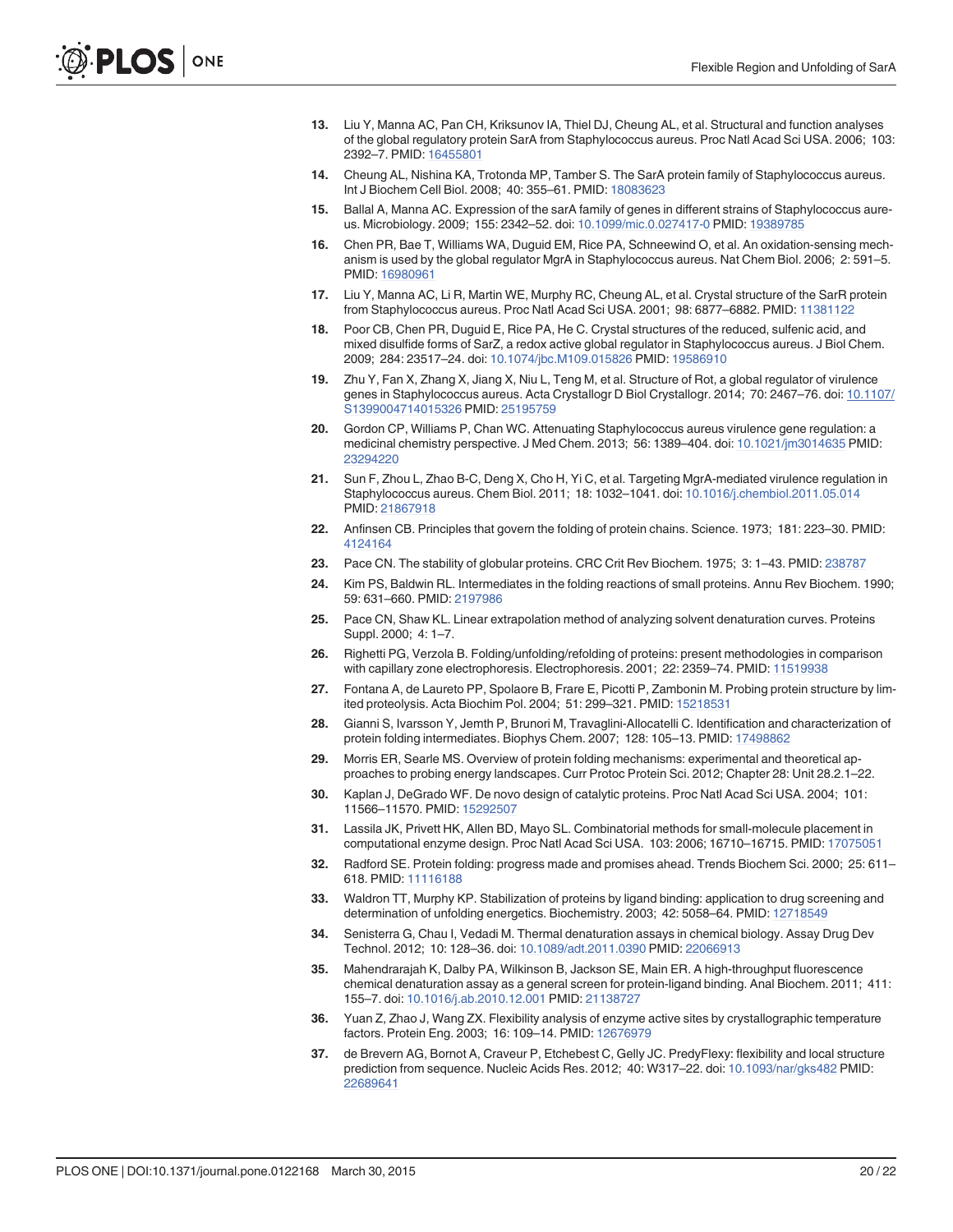- 38. Arai M, Kuwajima K. Role of the molten globule state in protein folding. Adv Protein Chem. 2000; 53: 209–282. PMID: 10751946
- 39. Sambrook J, Russell DW. Molecular Cloning: A Laboratory Manual. 3rd edn. New York: Cold Spring Harbor Laboratory Press; 2001.
- 40. Ganguly T, Das M, Bandhu A, Chanda PK, Jana B, Mondal R, et al. Physicochemical properties and distinct DNA binding capacity of the repressor of temperate Staphylococcus aureus phage phi11. FEBS J. 2009; 276: 1975–85. doi: 10.1111/j.1742-4658.2009.06924.x PMID: 19250317
- 41. Ausubel FM, Brent R, Kingston RE, Moore DD, Seidman JG, et al. Current Protocols in Molecular Biology. New Jersey: John Wiley & Sons, Inc.; 1998.
- 42. Chien Y, Manna AC, Projan SJ, Cheung AL. SarA, a global regulator of virulence determinants in Staphylococcus aureus, binds to a conserved motif essential for sar-dependent gene regulation. J Biol Chem. 1999; 274: 37169–76. PMID: 10601279
- 43. Jana B, Bandhu A, Mondal R, Biswas A, Sau K, Sau S. Domain structure and denaturation of a dimeric Mip-like peptidyl-prolyl cis-trans isomerase from Escherichia coli. Biochemistry. 2012; 51: 1223–37. doi: 10.1021/bi2015037 PMID: 22263615
- 44. Biswas A, Mandal S, Sau S. The N-terminal domain of the repressor of Staphylococcus aureus phage Φ11 possesses an unusual dimerization ability and DNA binding affinity. PLoS One. 2014; 9: e95012. doi: 10.1371/journal.pone.0095012 PMID: 24747758
- 45. Polley S, Jana B, Chakrabarti G, Sau S. Inhibitor-Induced Conformational Stabilization and Structural Alteration of a Mip-Like Peptidyl Prolyl cis-trans Isomerase and Its C-Terminal Domain. PLoS One. 2014; 9: e102891. doi: 10.1371/journal.pone.0102891 PMID: 25072141
- 46. Creighton TE. Protein Structure: A Practical Approach. 2nd ed. New York: IRL Press at Oxford University Press; 1997.
- 47. Lakowicz JR. Principles of fluorescence spectroscopy. 2nd ed. New York: Kluwer Academic/Plenum; 1999.
- 48. Goldenberg DP, Creighton TE. Gel electrophoresis in studies of protein conformation and folding. Anal Biochem. 1984; 138: 1–18. PMID: 6203436
- 49. Banerjee V, Das KP. Interaction of silver nanoparticles with proteins: A characteristic protein concentration dependent profile of SPR signal. Colloids Surf B Biointerfaces. 2013; 111C: 71-79. doi: 10.1016/j. colsurfb.2013.04.052 PMID: 23792543
- 50. Park YC, Bedouelle H. Dimeric tyrosyl-tRNA synthetase from Bacillus stearothermophilus unfolds through a monomeric intermediate. A quantitative analysis under equilibrium conditions. J Biol Chem. 1998; 273:18052–9. PMID: 9660761
- 51. Cellini B, Bertoldi M, Montioli R, Laurents DV, Paiardini A, Voltattorni CB. Dimerization and folding processes of Treponema denticola cystalysin: the role of pyridoxal 5'-phosphate. Biochemistry. 2006; 45: 14140–54. PMID: 17115709
- 52. Liu CP, Li ZY, Huang GC, Perrett S, Zhou JM. Two distinct intermediates of trigger factor are populated during guanidine denaturation, Biochimie. 2005; 87: 1023–1031. PMID: 15927341
- 53. Akhtar MS, Ahmad A, Bhakuni V. Guanidinium chloride- and urea-induced unfolding of the dimeric enzyme glucose oxidase, Biochemistry. 2002; 41: 3819–3827. PMID: 11888301
- 54. Rashid F, Sharma S, Bano B. Comparison of guanidine hydrochloride (GdnHCl) and urea denaturation on inactivation and unfolding of human placental cystatin (HPC) The Protein Journal. 2005; 24: 283– 292. PMID: 16284726
- 55. Singh AR, Joshi S, Arya R, Kayastha AM, Saxena JK. Guanidine hydrochloride and urea-induced unfolding of Brugia malayi hexokinase, Eur Biophys J. 2010; 39: 289–297. doi: 10.1007/s00249-009- 0539-5 PMID: 19756573
- 56. Riley PW, Cheng H, Samuel D, Roder H, Walsh PN. Dimer dissociation and unfolding mechanism of coagulation factor XI apple 4 domain: spectroscopic and mutational analysis. J Mol Biol. 2007; 367: 558–73. PMID: 17257616
- 57. Pal A, Chattopadhyaya R. Digestion of the lambda cI repressor with various serine proteases and correlation with its three dimensional structure. J Biomol Struct Dyn. 2008; 26: 339–54. PMID: 18808200
- 58. Nandi PK, Robinson DR. Effects of urea and guanidine hydrochloride on peptide and non-polar groups. Biochemistry. 1984; 23: 6661–6668. PMID: 6529576
- 59. Mayo SL, Baldwin RL. Guanidinium chloride induction of partial unfolding in amide proton exchange in RNase A. Science. 1993; 262: 873–6. PMID: 8235609
- 60. Monera OD, Kay CM, Hodges RS. Protein denaturation with guanidine hydrochloride or urea provides a different estimate of stability depending on the contributions of electrostatic interactions. Protein Sci. 1994; 3: 1984-91. PMID: 7703845